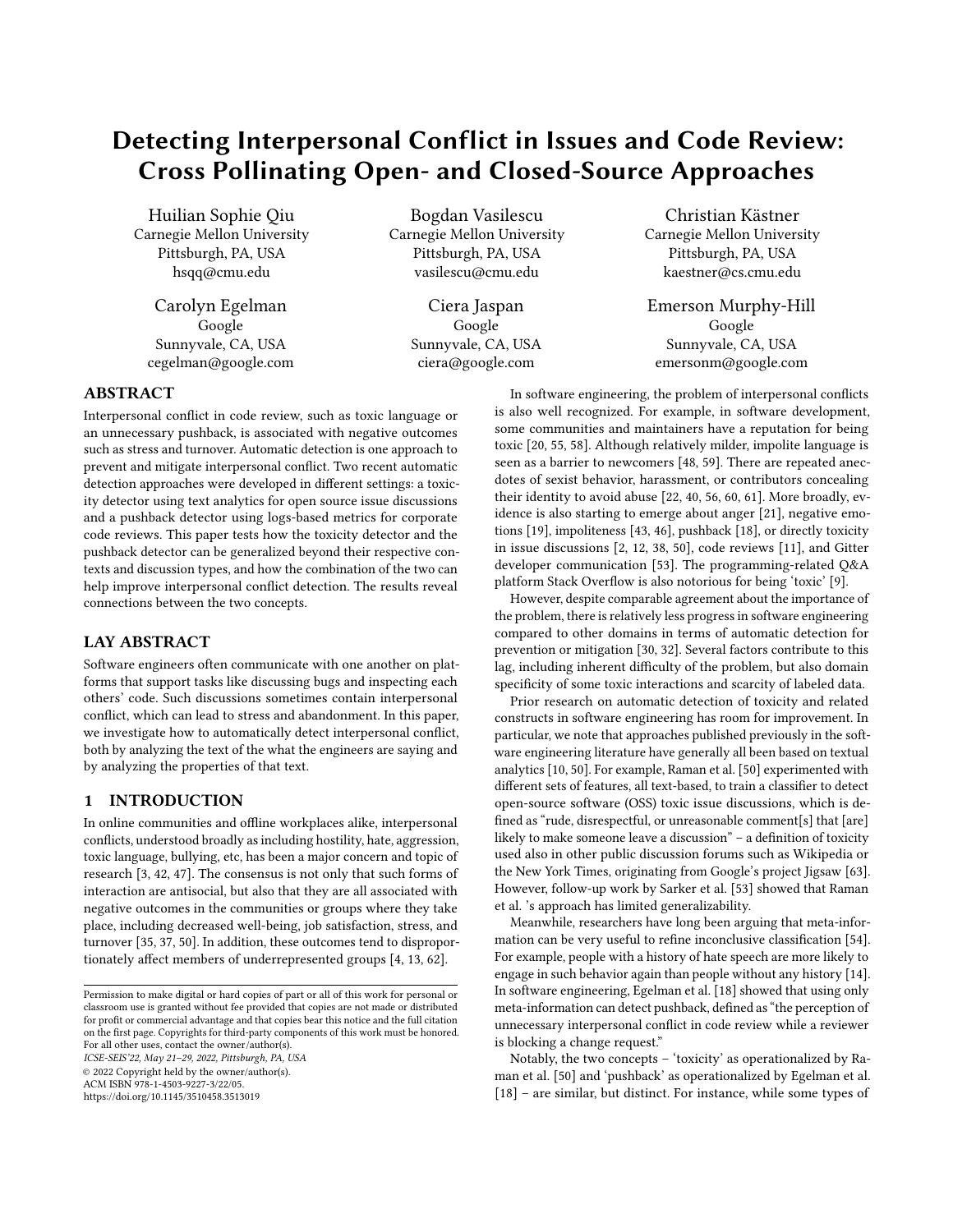Egelman et al.'s pushback could be considered toxic (e.g., personal attacks), others would not (e.g., persistent nitpicking). Moreover, the types of software discussions analyzed and the study settings in the two studies are arguably very different — Egelman et al.'s classifier was applied only on code reviews internally at Google and Raman et al.'s classifier was applied only on public GitHub issues (not code reviews). Despite these difference, it seems possible that these two approaches could inform one another as a way to improve detection of interpersonal conflict.

In this paper, we contribute: (1) a comparison of how toxicity and pushback manifest in open source and in a company, and (2) a systematic evaluation of our ability to predict toxicity and pushback in different settings and using different approaches. To this end, we use existing and new labeled datasets that capture both concepts in open-source and corporate code reviews. We use 10-fold crossvalidation to evaluate and compare the two previous classifiers and also develop a new combined classifier using features from both. Our results provide insights on how these classifiers work in different contexts. The comparisons and discussion also shed light on the relationship between the two concepts, toxicity and pushback, and the two settings, open source and corporate.

By improving the accuracy of automated approaches to detect toxicity, pushback, and possibly other forms of interpersonal conflict in software discussions, this research paves the way for designing tools to prevent, mitigate, and further study these phenomena, including designing interventions to offer just-in-time guidance to developers in such situations. A detector can also be a powerful tool for researchers studying the effectiveness of tool design and other interventions. More generally, this research offers an opportunity to apply a technique to both open and closed source software, possibly benefiting from synergies, a rarity in software engineering research, in our experience.

# 2 RELATED WORK

This paper builds directly on two recent approaches to detecting interpersonal conflict in software engineering artifacts, by Egelman et al. [\[18\]](#page-11-12) and Raman et al. [\[50\]](#page-12-1). In Egelman et al.'s study at Google, the authors conducted interviews to develop the concept of pushback and designed logs-based metrics to detect pushback in code reviews. These metrics were rounds of a review, active reviewing time, and active shepherding time. Their logistic regression model obtained high recall (93%–100%) and low precision (6%–11%).

The other approach that this paper builds directly on is that of Raman et al. [\[50\]](#page-12-1). The authors manually annotated toxic issue threads from projects on the GitHub platform, and experimented with outputs from different sets of generic text-based classifiers to train a new classifier to detect toxic issue discussions specific for open source. They reported the highest 10-fold cross-validation accuracy when combining Stanford's Politeness Detector [\[15\]](#page-11-22) with Google's Perspective API.<sup>[1](#page-1-0)</sup> The present paper expands on Raman et al. 's text-based features, compares them with Egelman et al.'s classifier [\[18\]](#page-11-12), and experiments with combining the two classifiers.

In addition to the pretrained general-purpose linguistic tools used by Raman et al., we also explore other linguistic techniques to detect interpersonal conflict. Vocabulary-based approaches have been used for text classification. Open-vocabulary analysis extracts features from the text being analyzed using statistical methods [\[45\]](#page-11-23). For example, Sood et al. [\[57\]](#page-12-14) showed that an SVM classifier using binary presence and frequency of n-grams as features can be used to predict personal insults on social news sites. Monroe et al. [\[39\]](#page-11-24) showed that the log odds-ratio of an n-gram (the frequency of being in one group of text divided by 1 minus the frequency) in two different groups can be used to identify n-grams that are overrepresented in one group relative to the other. We build on Monroe et al.'s work in Section [5](#page-4-0) by attempting to find out if there is a set of vocabulary that can distinguish between the positive labels (toxic or pushback) and the negative labels (non-toxic or non-pushback).

Closed-vocabulary analysis relies on predefined lists of words as features. Building on the classic linguistic theory of politeness by Brown and Levinson [\[6\]](#page-11-25), Danescu-Niculescu-Mizil et al. [\[15\]](#page-11-22) developed a computational parser for politeness strategies. Politeness theory divides politeness strategies into positive politeness and negative politeness. Positive politeness strategies encourage social connection and rapport, such as gratitude, optimistic sentiment, solidarity, etc. Negative politeness strategies try to minimize the imposition on the hearer, for example, by being indirect or apologizing for the imposition [\[6,](#page-11-25) [33,](#page-11-26) [34\]](#page-11-27). On the other hand, impolite behaviors can be direct questions (e.g., "why?") or sentences that start with second-person pronouns, which may sound forceful. Prior studies showed that the politeness strategy parser [\[8\]](#page-11-28) is able to predict if a conversation may turn awry [\[64\]](#page-12-15) and can generalize well to various contexts. We build on this work by using politeness strategy features in our classifiers.

Finally, in the software engineering community, sentiment analysis [\[44\]](#page-11-29) is a popular technique for analyzing issue discussions [\[21\]](#page-11-9), pull request comments [\[25\]](#page-11-30), and forum discussions [\[7\]](#page-11-31). Prior work has shown that sentiment analysis classifiers need to be trained using software engineering data because many traditionally negative phrases may have neutral sentiment in the context of software engineering [\[29\]](#page-11-32), for example, "execute" (for a survey see Zhang et al. [\[65\]](#page-12-16)). Popular software engineering sentiment analysis tools include Senti4SD [\[7\]](#page-11-31) and SentiCR [\[1\]](#page-11-33). Senti4SD, developed by Calefato et al. [\[7\]](#page-11-31), is trained on 4,000 posts extracted from Stack Overflow. This dataset is part of the Collab Emotion Mining Toolkit [\[41\]](#page-11-34). SentiCR [\[1\]](#page-11-33) is trained on 1,600 manually labeled code review comments. In our study, we build on this work by using sentiment analysis developed for code reviews as a feature in our classifiers.

# 3 RESEARCH QUESTIONS

Our overarching goal is to bridge the gap between the existing literature on toxicity [\[50\]](#page-12-1) and pushback [\[18\]](#page-11-12) in software development. Besides the two concepts themselves, there are three fundamental differences between the prior work studies in this area, which we systematically explore in this paper: (1) the context (open- vs. closed-source), (2) the type of discussion (issues vs. code review), and (3) the approach to classify (text-based vs. logs-based). Overall, we answer the following research questions and sub-questions:

<span id="page-1-1"></span>First, we explore how well the two classifiers generalize beyond the respective settings in which they have been developed, while maintaining their specific target concepts (toxicity and pushback) and fundamental approaches to classification (text- and logs-based):

<span id="page-1-0"></span><sup>1</sup>https://perspectiveapi.com/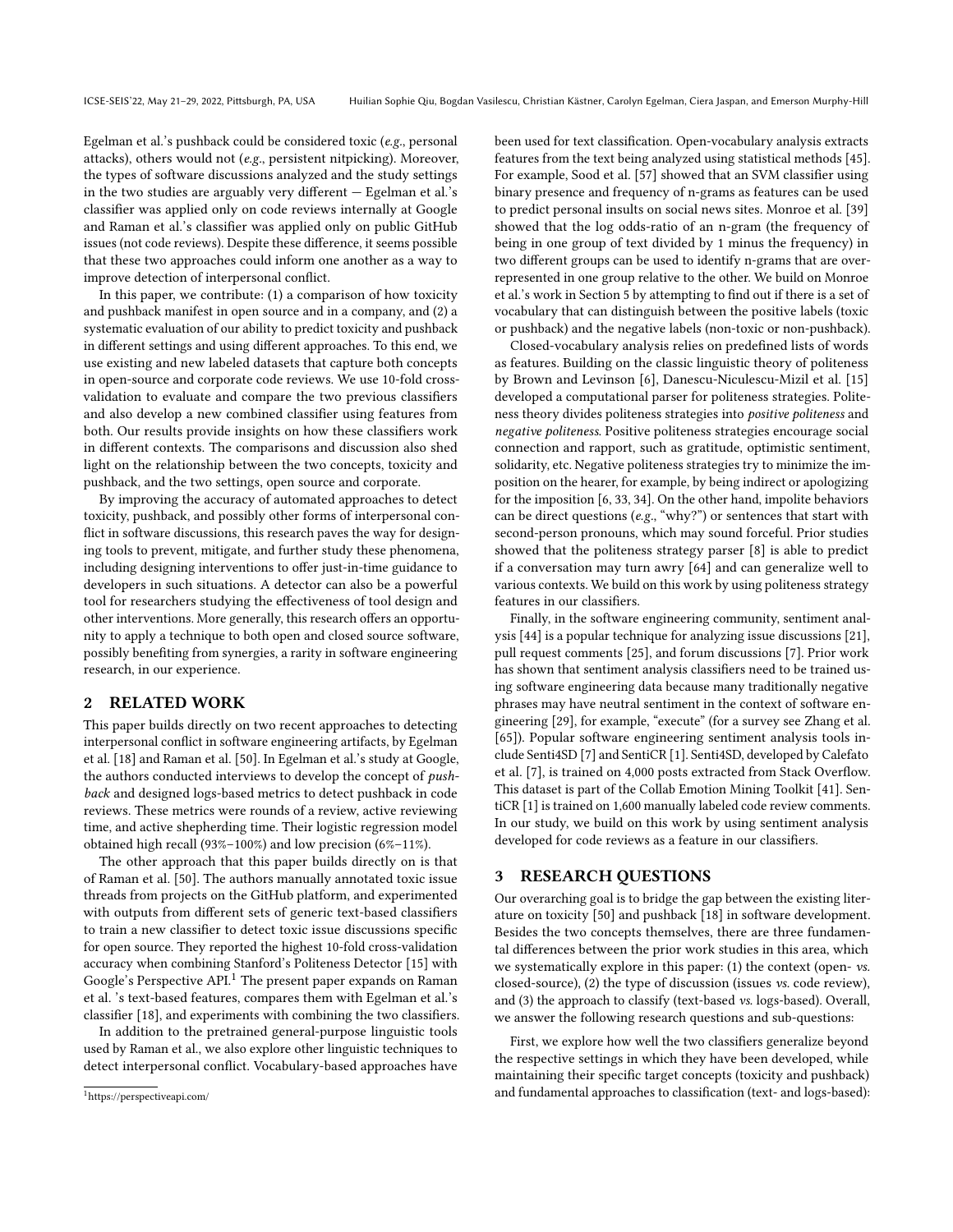Detecting Interpersonal Conflict in Issues and Code Review **ICSE-SEIS'22, May 21-29, 2022, Pittsburgh, PA, USA** 

RQ1. How well do existing classifiers generalize across context and type of discussion?

To answer this question, for each classifier we explore one additional setting beyond the one in which they have been developed. For the toxicity classifier [\[50\]](#page-12-1), we experiment with open source code reviews in addition to the original issue discussions. Similarly, for the pushback classifier [\[18\]](#page-11-12), we experiment with comments on open-source pull requests, the approximate equivalent of the original Google code reviews:

 $RQ_{1.1}$ . How well does a text-based toxicity classifier designed for open-source issues perform when classifying toxicity in open-source pull requests?

 $RQ_{1,2}$ . How well does a logs-based pushback classifier designed for corporate code reviews perform when detecting pushback in open-source code reviews?

Second, given the theoretical overlap between the concepts of pushback and toxicity, we explore how well the two fundamental approaches to classification, text-based (toxicity) and logs-based (pushback) generalize to detecting the other concept if appropriately trained on relevant data for that other concept:

 $RQ<sub>2</sub>$ . How well do existing classifiers generalize for both toxicity and pushback?

 $RQ_{2.1}$ . How well does a text-based (toxicity) classifier perform when classifying pushback, in both open and closed-source code reviews?

RQ2.2. How well does a logs-based (pushback) classifier perform when classifying toxicity in open-source code reviews and issue discussions?

Finally, we explore to what extent using design insights from one classification approach can be used to improve on the other:

RQ3. To what degree can combining existing approaches improve detection of toxicity and pushback?

 $RQ_{3.1}$ . How well can a combined text- and logs-based classifier classify toxicity?

 $RQ<sub>3.2</sub>$ . How well can a combined text- and logs-based classifier classify pushback?

For completeness, in addition to answering these questions, we also replicate the original experiments on toxicity in open source issues [\[50\]](#page-12-1) and pushback in Google code reviews [\[18\]](#page-11-12).

# <span id="page-2-0"></span>4 DATASETS

To answer our research questions, we used a mix of existing (whenever possible) and new datasets on toxicity and pushback. First, we used the two existing data sets from prior work on issue toxicity in open source [\[50\]](#page-12-1) and code review pushback at Google [\[18\]](#page-11-12). Additionally, we created two new datasets on code review toxicity in open source and code review pushback in open source. Table [1](#page-3-0) displays each of these four datasets as a row, labeled D1-D4, summarizes how each of our research questions and the prior work relates to each data set, and describes the size of the datasets.

#### 4.1 Design Decisions and Tradeoffs

Before describing each dataset in detail, we note several important high-level design decisions, assumptions, and tradeoffs we had to make when creating the two new datasets, and in order to meaningfully compare results across all four datasets.

Unit of labeling. In the original toxic issue comments dataset by Raman et al. [\[50\]](#page-12-1), ground truth labels are available for individual comments and the issue thread-level toxicity labels are an aggregation of comment-level labels, i.e., if there is at least one comment labeled as toxic, the entire discussion is labeled as toxic. In contrast, the pushback code review dataset by Egelman et al. [\[18\]](#page-11-12) contains only thread-level labels. Since we are reusing these datasets without relabeling, we maintain the same unit of labeling also in the two newly created datasets of the same concept.

Unit of classification. Our experiments focus on classifying toxic or pushback entities at the thread level, because the logs-based metrics, such as the rounds of review, used by Egelman et al. are not applicable for individual comments. However, because the textbased classifier works at the comment level, for pushback datasets where we only have thread-level labels, we had to assign each comment the same label as the thread-level label. We will discuss the limitation when we present the results.

The notion of code review. Our two new code review toxicity and pushback datasets are extracted from open-source projects on the GitHub platform whereas Egelman et al. 's dataset [\[18\]](#page-11-12) was extracted from internal Google code reviews. In addition to the differences between the corporate and open-source contexts in terms of culture, process, and their observed consequences, the mechanics of code reviewing also differ. Google uses a proprietary dedicated code review management system [\[52\]](#page-12-17) where all review comments are associated with specific code changes. On GitHub, projects typically manage code reviews as part of pull request threads. However, even though canonically code review comments on GitHub are expected to be attached to specific lines of code and can therefore be distinguished from more general discussion comments part of the same pull request thread, practices vary widely across projects [\[23\]](#page-11-35). For reasons of uniformity across projects when sampling candidates for manual labeling, and since we expect that indicators of pushback may occur across pull requests as a whole, not just review comments attached to specific changed lines, we consider the conceptual equivalent of a Google code review to be an entire GitHub pull request thread, including all its general and line-specific comments, i.e., an "open-source code review thread" hereafter.

Representativeness. When sampling toxicity and pushback pull request candidates for manual labeling, we use several heuristics to narrow down the search space (details below) instead of random sampling. While this compromises the statistical representativeness of our datasets, it is necessary to do this since the two phenomena we study are relatively rare; random sampling is unlikely to discover many, if any, instances of these phenomena. We note that this is not only a limitation of the two prior work studies we build on, but also of all similar work on hate speech detection etc. [\[49\]](#page-12-18). Alternative approaches to building labeled datasets for hate speech detection are, as of 2021, still actively being researched [\[49\]](#page-12-18).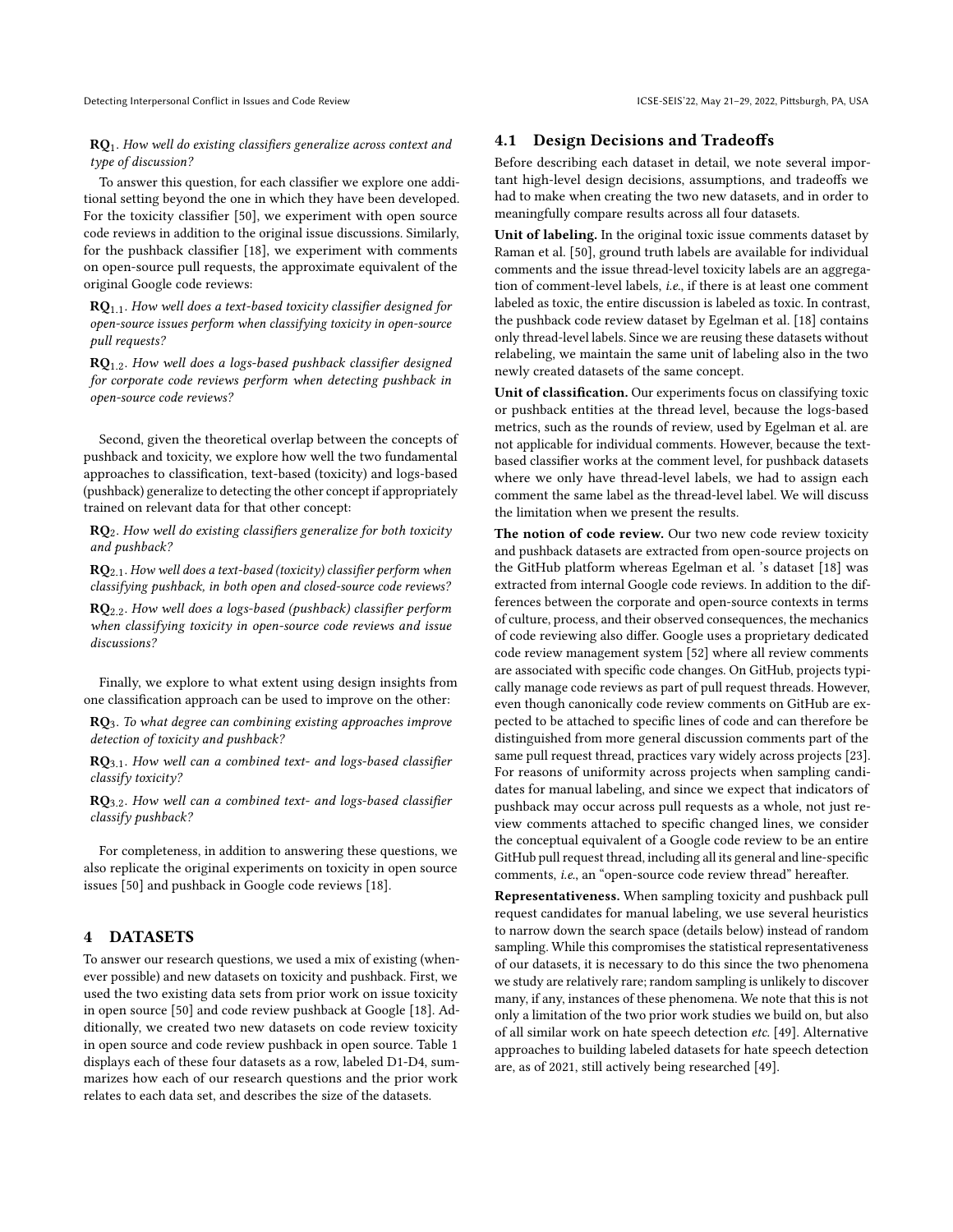<span id="page-3-0"></span>

ICSE-SEIS'22, May 21–29, 2022, Pittsburgh, PA, USA Huilian Sophie Qiu, Bogdan Vasilescu, Christian Kästner, Carolyn Egelman, Ciera Jaspan, and Emerson Murphy-Hill

|                                           | Classifiers       |                     |          | Number of Data Points          |  |
|-------------------------------------------|-------------------|---------------------|----------|--------------------------------|--|
|                                           | Text-based        | Logs-based          | Combined |                                |  |
| D1 Toxic Open-Source Issue Comments       | Raman et al. [50] | RO2.2               | RO3.1    | 80 toxic, 160 non-toxic        |  |
| D2 Toxic Open-Source Code Review Comments | RO1.1             | RO2.2               | RO3.1    | 102 toxic, 204 non-toxic       |  |
| D3 Pushback in Corporate Code Review      | RQ2.1             | Egelman et al. [18] | RO3.2    | 493 pushback, 809 non-pushback |  |
| D4 Pushback in Open-Source Code Review    | RQ2.1             | RO1.2               | RO3.2    | 201 pushback, 323 non-pushback |  |

Table 1: The relationship between our four datasets and their corresponding RQs.

Open source vs corporate metrics. While we try to replicate Egelman et al. 's pushback detection method, some measures are unfortunately not observable on GitHub. For example, we cannot replicate "shepherding time," which in Egelman et al. 's study is the total amount of time an author spent actively viewing, responding to reviewer comments, or working on the selected code change, including looking up APIs or documentation. The public GitHub trace data about pull request threads captures only wall clock times, which is an overapproximation of the active shepherding time. We are particularly interested in evaluating how well such approximation metrics, that are less precise but more widely available outside of a corporate setting, can capture the same phenomena.

# 4.2 Toxic OSS Issues (D1; pre-existing)

This dataset, originally created by Raman et al. [\[50\]](#page-12-1), consists of 80 GitHub issue discussions labeled as toxic by the authors. Starting from the GHTorrent database [\[24\]](#page-11-36), Raman et al. [\[50\]](#page-12-1) identified potentially toxic issue comments using the keyword "attitude" (the authors of the toxic comments are often criticized in the same thread by others, typically the project maintainers, about their attitude), and from issue threads "locked as too heated"—one of the mitigation strategies afforded by the GitHub platform. Raman et al. then manually reviewed a sample of candidate issue threads from this initial list and assigned ground truth toxicity labels.

We decided to replace the control group in Raman et al.'s dataset [\[50\]](#page-12-1) because we noticed that those non-toxic comments' total number of characters is significantly shorter than for the toxic comments. Since a priori we have no reason to expect that toxic issues are generally longer than non-toxic issues, and we want to capture other aspects of toxic comments, we compiled a new set of non-toxic issues. Inspired by Egelman et al. [\[18\]](#page-11-12), we constructed stratified samples by propensity score matching on the length of all comments within an issue thread (which is not used in any of our prediction models), after excluding code segments and comments from obvious bots [\[46\]](#page-12-10), e.g., a continuous integration tool. Our new set of non-toxic issues contains two non-toxic issues for every toxic issue.

# 4.3 Toxic OSS Code Review (D2; novel)

We compiled a dataset of 102 toxic open-source code review threads (i.e., pull request threads with all their associated comments) and a separate corresponding control group of non-toxic open-source code review threads, using a similar approach to the one originally taken by Raman et al. [\[50\]](#page-12-1) for issues. Specifically, we use three heuristics to narrow down the search space for candidates in the

GHTorrent [\[24\]](#page-11-36) database, followed by manual review and labeling. Egelman et al. [\[18\]](#page-11-12) showed in their study of pushback that inter-rater agreement is very high when using multiple annotators, implying that a single annotator is sufficient. One author of the paper carried out the labeling independently, assigning "toxic" and "non-toxic" labels to the threads as a whole if at least one of the comments was considered to be toxic; when in doubt, we discussed the respective examples as a group and assigned labels collectively. The three heuristics were:

- Locked as "too heated"—this built-in GitHub mitigation mechanism is available for both issues and pull requests; or
- Containing the keyword "attitude"; or
- Containing "code of conduct", a novel addition relative to Raman et al. 's heuristics [\[50\]](#page-12-1). We anecdotally observed that a project's code of conduct, when present, is invoked by maintainers when responding to a toxic comment.

Then, as in dataset D1, we performed propensity score matching on the total length of comments to assemble a control group containing two non-toxic open source code reviews for every toxic one.

# 4.4 Pushback in Corporate Code Review (D3; pre-existing)

We used the collection of code reviews gathered by Egelman et al. [\[18\]](#page-11-12) from Google's internal corporate repository. The authors collected these using two methods:

First, Egelman et al. [\[18\]](#page-11-12) pulled a stratified random sample of code reviews, then surveyed authors, reviewers, and other engineers about whether they perceived each code review as having elements of "pushback." The authors then labeled a code review as containing pushback if at least one respondent noted that the review contained at least one element of pushback. Code reviews are labeled as not containing pushback if (a) at least one person responded to a survey about it, and (b) all survey responses about that code review indicated that no elements of pushback were present.

Second, those same respondents could report a code review that they thought contained pushback. They labeled these reported code reviews as "containing pushback", except that we discarded those that participants indicated were problematic only because of excessive review delays, which are not part of Egelman et al. ' definition of pushback [\[18\]](#page-11-12).

### 4.5 Pushback in OSS Code Review (D4; novel)

To construct an open source counterpart to the corporate code review pushback dataset, we replicated the survey instrument used by Egelman et al. [\[18\]](#page-11-12), with only surface-level modifications to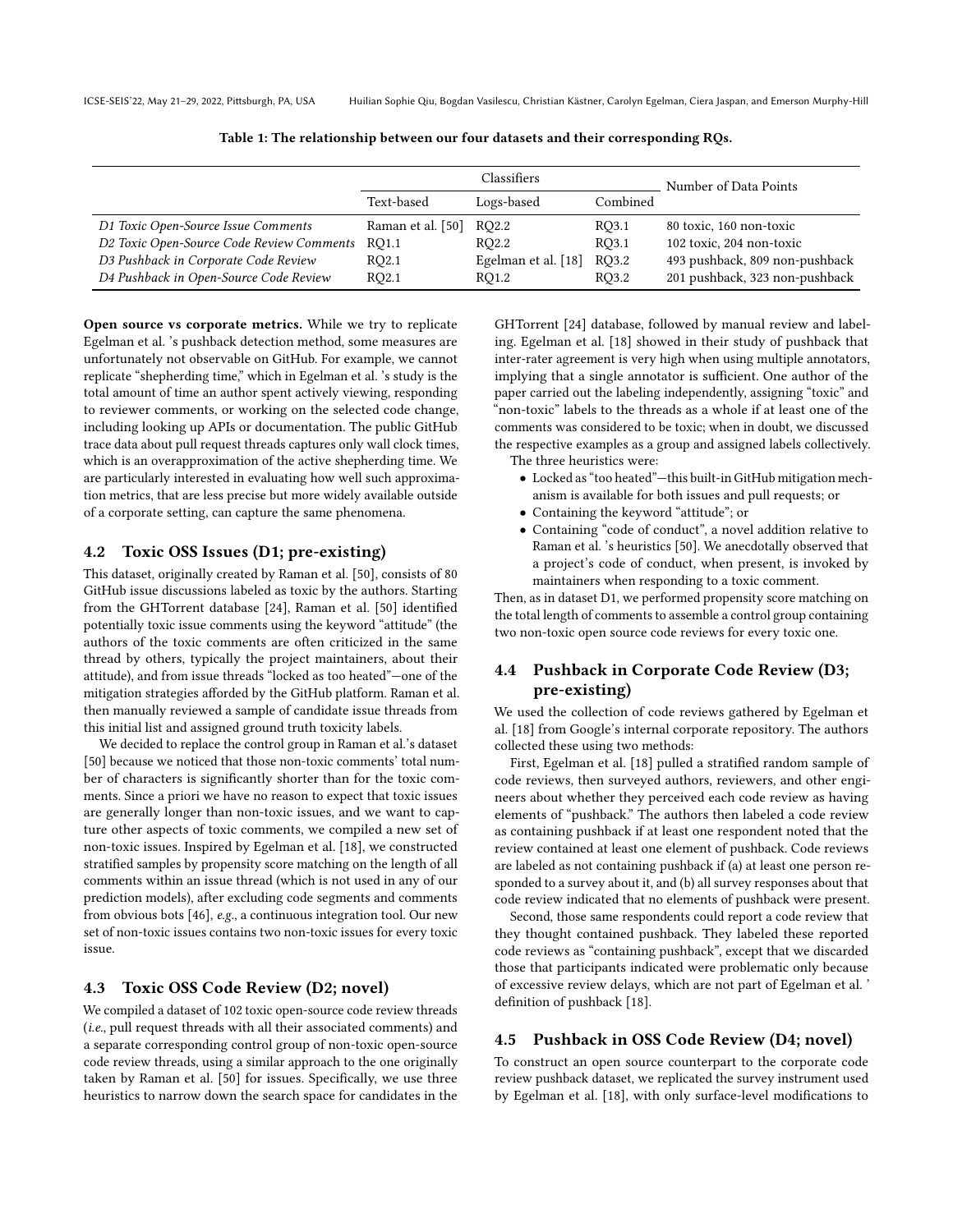adapt to pull requests and their specifics on the GitHub platform instead of Google-specific terminology.

We then compiled a sample of GitHub code reviews that each:

- had at least 10 comments, to ensure that at least some amount of interpersonal interaction was present, and
- had no more than 50 comments, to limit the reading effort expected from survey respondents.

Additionally, to ensure some diversity in code review outcomes, half of the sampled code reviews were merged pull requests and half were closed without being merged. We emailed survey invitations to the authors and reviewers who display their emails publicly.

As with Egelman et al. 's survey [\[18\]](#page-11-12), we also asked participants to report other code reviews that they thought contained pushback; 63 were reported this way. The reasons that these code reviews were reported as pushback are shown in Figure [7](#page-14-0) in Appendix. We then labeled these discussions using the survey data in the same way as in Dataset D3. As a result, this dataset contains only conversation-level labels.

Since one can maximize the recall of a classifier by predicting all data points as positive, the minimum precision score is the percentage of positive data points. Therefore, to make D3 and D4 more fairly comparable, we downsampled D4's negative data points to match the positive-negative ration in D3. In the end, D4 contains 201 pushback threads and 323 non-pushback threads.

#### <span id="page-4-0"></span>5 EXPLORATORY ANALYSIS

As a first step, before applying machine learning, we explored how well a more basic word-frequency approach could distinguish discussions with one label compared to the other (e.g., toxic vs. non-toxic) in each of the four datasets. To this end, we used an open-vocabulary analysis [\[39\]](#page-11-24) to automatically identify words and phrases that are used distinctly more often in one label than the other, and then manually reviewed these looking for themes. This analysis serves two purposes. First, it helps to triangulate that the manually assigned labels are meaningful, if "obvious" differences between the two classes are detectable using this independent approach. Second, it informs the design of more sophisticated automated classification, by identifying promising features.

Concretely, for the automated part we used log odds-ratio with Dirichlet prior [\[39\]](#page-11-24) to identify n-grams that are significantly overrepresented in positive labels, i.e., those labeled as toxic or pushback, compared to the negative labels, i.e., those labeled as non-toxic or non-pushback. Since our data sets do not have an equal volume of text, we measured frequency using the log of an n-gram's oddsratio. Because some n-grams may appear only in one label and not the other, we added a smoothing Dirichlet to the vocabulary. We pre-processed the text by removing URLs and numbers. We did not remove stopwords before performing the analysis because removing them can interrupt sentences and potentially eliminate some meaningful n-grams. We then ranked n-grams by z-scores and kept those with absolute z-scores above 2.326, which corresponds to the statistical significance cutoff of p < 0.01. Finally, we kept the 10 unigrams, bigrams, and n-grams with the highest positive z-scores (from positive labels) and 10 with the lowest negative z-scores (from negative labels).

<span id="page-4-1"></span>Table 2: N-grams that are over-represented in either class in D2 Toxic OSS Code Review Comments. N-grams with secondperson pronouns are in bold. N-grams with software engineering terms are underlined.

|           | unigram z-score bigram |          |                     | z-score ngram |                         | z-score |
|-----------|------------------------|----------|---------------------|---------------|-------------------------|---------|
|           | vou                    | 12.172   | it is               | 5.555         | if you want             | 3.397   |
|           | people                 | 7.292    | you want            | 4.81          | it is not               | 2.712   |
|           | even                   | 7.097    | that is             | 4.272         | do you think            | 2.576   |
|           | do                     | 6.71     | going to            | 4.256         | you need to             | 2.397   |
| Toxic     | what                   | 6.644    | you are             | 4.187         |                         |         |
|           | is                     | 6.373    | trying to           | 4.053         |                         |         |
|           | want                   | 6.078    | if you              | 3.682         |                         |         |
|           | vour                   | 5.796    | to do               | 3.668         |                         |         |
|           | because                | 5.657    | do not              | 3.556         |                         |         |
|           | why                    | 5.547    | you think           | 3.539         |                         |         |
|           | tests                  | $-4.773$ | could you           | $-2.815$      |                         |         |
|           | unit                   | $-4.858$ | the pull            | $-2.889$      |                         |         |
|           | <b>VS</b>              | $-4.982$ | as the              | $-3.137$      |                         |         |
|           | file                   | $-5.15$  | and the             | $-3.143$      |                         |         |
|           | files                  | $-5.165$ | of files            | $-3.296$      |                         |         |
| Non-toxic | for                    | $-5.574$ | we can              | $-3.48$       |                         |         |
|           | test                   | $-5.76$  | pull request -3.668 |               |                         |         |
|           | from                   | $-5.872$ | code to             | $-3.856$      |                         |         |
|           | at                     | $-6.732$ | to the              | $-4.031$      |                         |         |
|           | line                   | $-6.782$ | instead of          | $-5.004$      | the pull request -2.276 |         |

We then manually examined the usage of these n-grams in our data sets by sampling comments containing them. We looked for patterns in these comments that could help us distinguish toxic or pushback comments from non-toxic or non-pushback ones, respectively. That is, we applied this process to all four of our datasets

To illustrate the results of this exploratory analysis, consider the results for dataset D2 Toxic Open-Source Code Review Comments in Table [2.](#page-4-1) In the table, empty cells indicate that no more n-grams were above or below the z-score cutoff. Due to space constraints, the tables (Tables [3,](#page-13-0) [4,](#page-13-1) and [5\)](#page-13-2) for the remaining three data sets are shown in Appendix. Below, we describe several patterns that we observed from this analysis.

Second Person Pronouns. One clear pattern we can observe from the word frequencies is the use of the second person pronoun "you" in toxic text, including phrases like "you are", "if you want". "You" is the unigram with the highest z-score in both D1 (Table [3\)](#page-13-0) and D2. In Table [2,](#page-4-1) n-grams with second-person pronouns are in bold.

To investigate further, from D1 and D2 we randomly sample 10 toxic comments and 10 non-toxic comments that include "you." Some of these comments involve direct attacks on the second person recipient, such as "[y]ou don't care to be a part of the project," "[y]ou are expected to comply," "[y]ou decided to insult [...]." This echoes what Danescu-Niculescu-Mizil et al. [\[15\]](#page-11-22) found: the use of secondperson pronouns at the beginning of a sentence is more likely to be impolite. The same pattern is observed In D3 (Table [4\)](#page-13-1).

In non-toxic comments in D2, the only n-gram that contains "you" is "could you", which is a negative politeness strategy that tries to minimize the imposition on the hearer by being indirect. The counterfactual form "could" is more polite than the future-oriented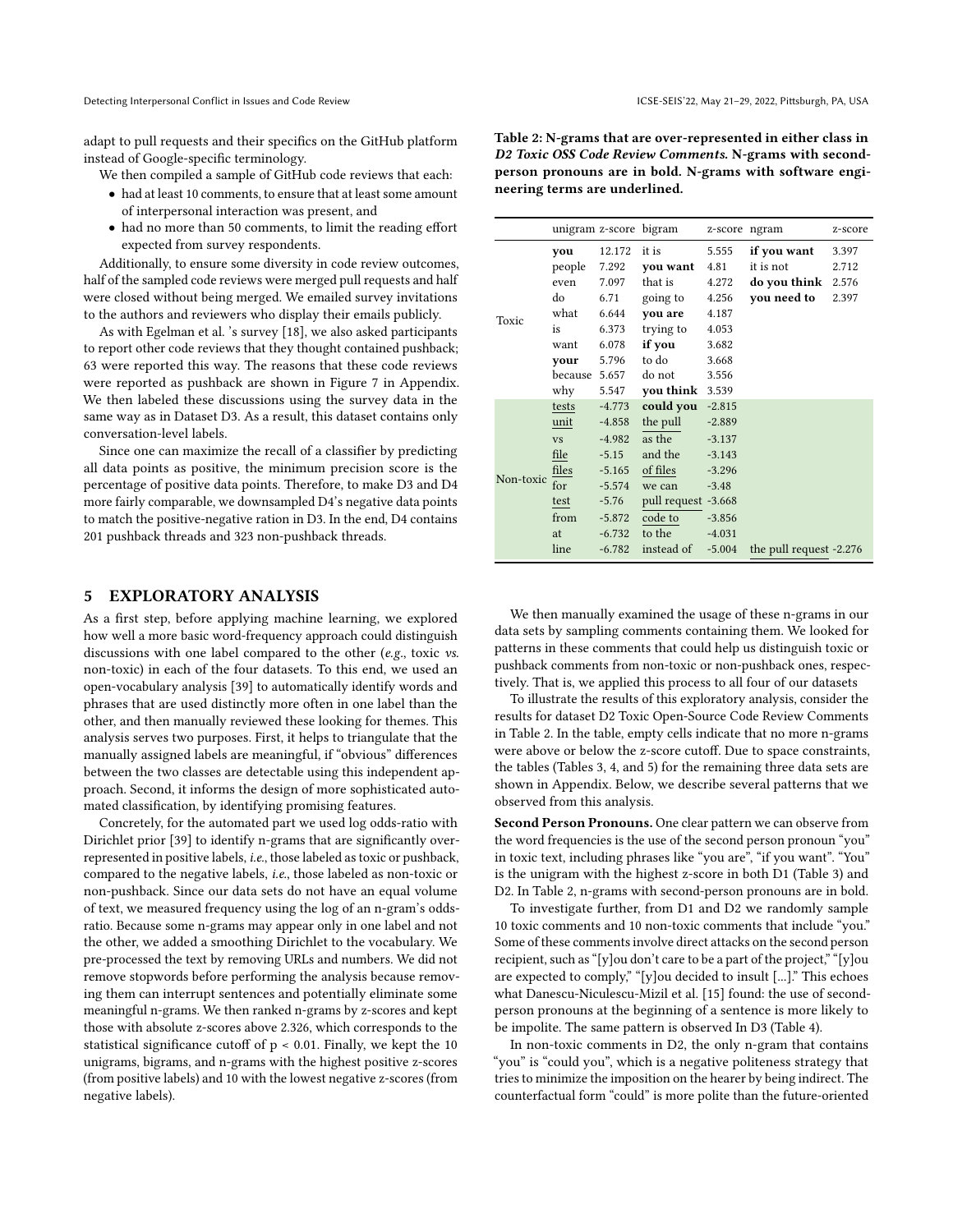variant "can" [\[15\]](#page-11-22). This is also true in D3, where we again see some hedge words and other politeness strategies, such as "could you", "should be", and "seems" among non-pushback code reviews.

Gratitude. Gratitude is another common theme in non-pushback text, both in open and closed source code reviews (D3 and D4 (Table [5\)](#page-13-2)). These n-grams included "thanks" and "thanks for" that appear among non-pushback code review comments.

Technical Discussion. In D1 and D2, we see many software engineering-related n-grams, e.g., "tests" and "the pull", among nontoxic comments but almost none among toxic comments. In D3 and D4, we likewise see more technical terms among non-pushback comments. In Table [2,](#page-4-1) n-grams with software engineering terms are underlined.

Code of Conduct. We occasionally see "code of" and "the code of" appear in the top-10 lists. Typically, these two n-grams appear when referring to "the code of conduct", often as a reminder that someone violated the code of conduct. For example, one contributor wants the maintainer "to enforce the code of conduct [...]." Interestingly, we observe this pattern in D4 (pushback in open source code reviews), which was sampled without using this as a search term.

No Pattern and Overfitting. Finally, among all four datasets, we see some n-grams with no discernible rationale for why they might be indicators or contraindicators of toxicity or pushback. For instance, in Table [2,](#page-4-1) the bigrams consisting of only stop words, e.g., "as the", "and the", and "to the", appear to just be noise, rather than true indicators of non-toxic open-source code review. As an example of overfitting, the top unigram in D3 ("<tech1>") indicates a widely-used, Google-specific piece of technology.

Overall, this exploration confirms that discussions in the positive labels, tend to shift focus away from the technical aspects themselves and onto interpersonal issues. The ground truth labels on all four datasets appear meaningful, since there are noticeable differences in the relative frequency of words and phrases between discussions with presence and absence of toxicity and pushback. Moreover, the analysis implies that there is substantial overlap between the two concepts of pushback and toxicity, suggesting that incorporating text-based features into classifiers for both concepts is worthwhile. However, the absence of a clear pattern for many n-grams suggests that a purely frequency-based approach would be insufficiently discriminatory for an accurate classifier. In what follows, we introduce more sophisticated classification approaches.

### 6 METHODS FOR CLASSIFICATION

# 6.1 Building classifiers for toxic comments and pushback in code reviews

Text-based features. In this paper, we reuse and improve the classifier developed by Raman et al. [\[50\]](#page-12-1), which takes outputs from several text-based pretrained classifiers as features. We first preprocessed the text by removing URLs, quotes, numbers, etc. Then we feed the text into the following three pre-trained NLP classifiers, and use the outputs as features.

Following Raman et al. [\[50\]](#page-12-1), we collect (1) the toxicity score and identity attack score from the Perspective API ([0, 1] range, with 1 being the most toxic/aggressive) and (2) count the occurrences of different politeness strategies using the politeness parser [\[8,](#page-11-28) [15\]](#page-11-22) (normalized to [0, 1]). In addition, we used (3) a sentiment analysis tool developed for software engineering code review comments, SentiCR [\[1\]](#page-11-33), with reportedly better performance on GitHub data than other sentiment analysis tools [\[65\]](#page-12-16). The output from SentiCR is either positive sentiment (1) or negative sentiment (-1).

Logs-based features. Because we are interested in answering whether the pushback classifier by Egelman et al. [\[18\]](#page-11-12), which uses logs-based features, can be applied to open-source code review comments (RQ1), we calculated logs-based metrics for D2 and D4, the two novel datasets. Egelman et al.'s work on code review in the company used rounds of review, active reviewing time, and active shepherding time to build a classifier for pushback. They defined:

- Rounds of review as the number of batches of contiguously authored comments, as it "captures the extent to which there was back-and-forth between the author and reviewer."
- Active reviewing time is "the time invested by the reviewer in providing feedback," which includes actively viewing, commenting, or working on code review.
- Active shepherding time is the time "the author spent actively viewing, responding to reviewer comments, or working on the selected CR, between requesting the code review and merging the change into the code base."

The above "active" times may include time outside of code review, e.g., editing files, but does not account for in-person conversations.

As discussed in Section [4,](#page-2-0) for GitHub data we could not exactly replicate all three logs-based metrics used by Google, because of differences between Google's code review tool and the GitHub pull request workflow. Therefore, by necessity we operationalized these metrics for open-source code review comments (D2 and D4) differently:

- We approximated Rounds of review as the number of comments on a pull request, since GitHub code review comments are not always grouped into batches the way Google's are.
- We approximated Active shepherding time as the time difference between the initial PR post and the last comment. Note that the difference between our shepherding time and the one by the company is that the company uses the actual amount of time an author spent on a code change, whereas ours is the wall-clock time of the entire review process, which may result in longer shepherding time overall.
- We did not attempt to approximate Active reviewing time, because we could not distinguish how much of the time between the submission of code and the last comment was taken by reviewers or by the author.

Training. We trained a random forest [\[5\]](#page-11-37) classifier for each classification task because of its accuracy and robustness against overfitting [\[28,](#page-11-38) [31\]](#page-11-39).

Following Raman et al. [\[50\]](#page-12-1), we performed 10-fold nested cross validation to find the best model and reduce bias from random data splits. We first randomly split our labeled data into a training set (67%) and a test set (33%). We used stratified sampling to preserve the ratio between labels and ensure that each set contains both positive and negative labels.

We then fit and cross validate a random forest model using the training set for 10 trials. In each trial, the training set is further split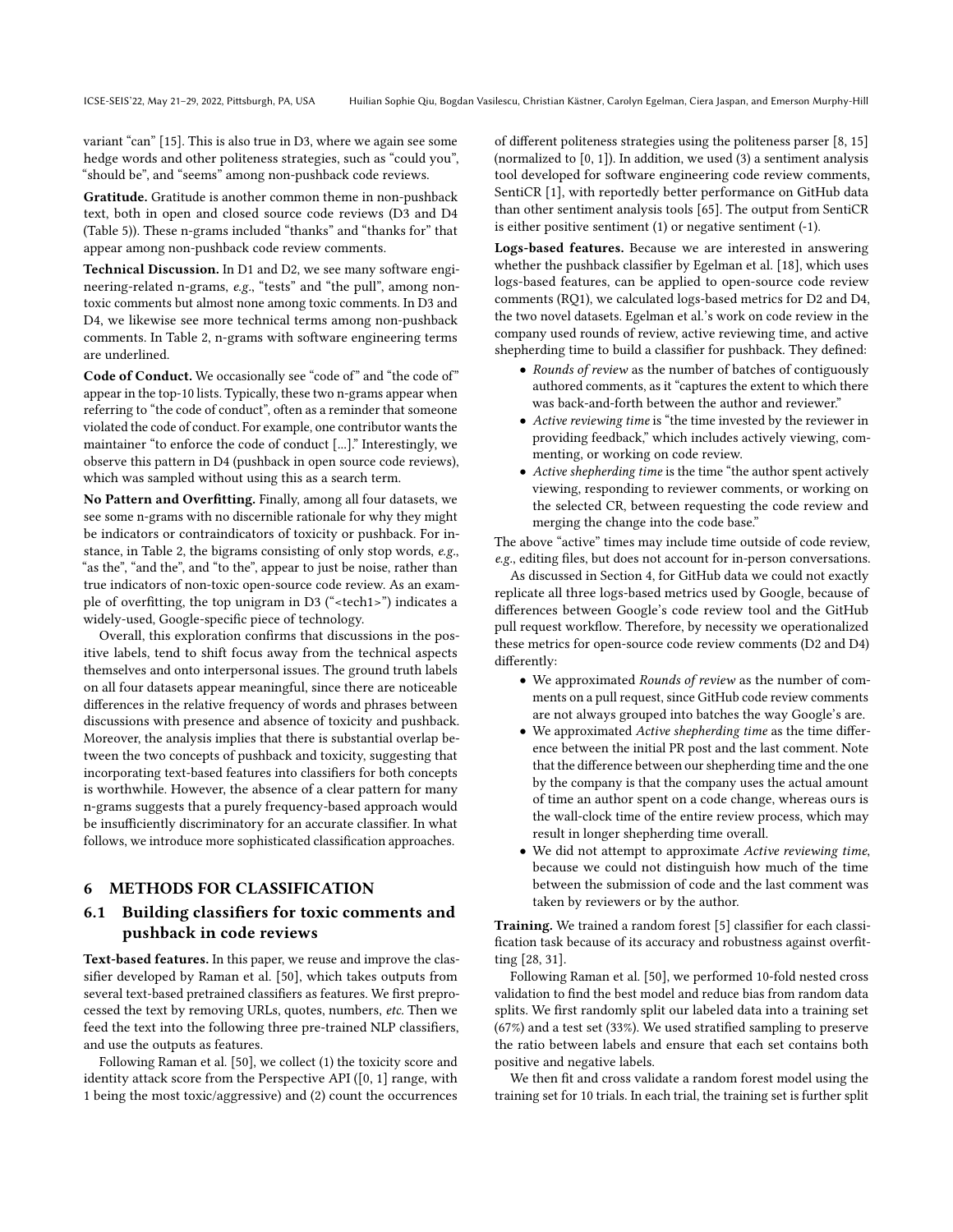<span id="page-6-1"></span>

Figure 1: Text-based classifier P-R curves

into 10 folds randomly. Each fold is used once as a cross validation set, while the remaining 9 folds are used for training. The random forest model learns the best combination of hyperparameters, such as n\_estimators and max\_depth, optimizing for F1 score, the harmonic mean of precision and recall.

After each trial, we tested the random forest model with the combination of hyperparameters that produced the highest F1 score during training (67% of the entire labeled dataset) on the held-out test data (33% of the entire labeled dataset).

For the text-based classifier, the classification is performed at comment level. Then we aggregate the classifications to form threadbased labels. For pushback datasets (D3 and D4) where we only have thread-level labels, we assign all comments the same label as the thread-level label. For the logs-based classifier, the classification is performed at thread-level.

#### 6.2 Classifier Performance Analysis

To evaluate the performance of our classifiers, we computed and compared the Areas Under the Precision-Recall (P-R) Curves, i.e., the P-R AUC scores. Precision tells us how many comments labeled by our classifier as toxic/pushback are in fact toxic/pushback, and recall tells how many toxic/pushback comments in our test dataset are classified as toxic/pushback. P-R curves explore the classic precision/recall tradeoff in applications where the data is imbalanced [\[16\]](#page-11-40), as is ours — toxicity and pushback are both relatively rare. P-R curves are also commonly used to evaluate classifiers when researchers care more about positive (toxic or pushback) than negative labels. This is also the case in our work  $-$  for downstream prevention, mitigation, and future research on toxicity and pushback, we believe that it is more important to identify true instances of toxicity and pushback than it is to identify that some comment or conversation is not toxic or pushback. A P-R AUC score summarizes the performance of a classifier into one value and can be interpreted as the average of precision scores calculated for different recall thresholds, with higher values (closer to 1) being preferable.

To compute the P-R curves, we uniformly vary the classifier's probability threshold for predicting the positive class, which corresponds to exploring the precision-recall tradeoff. To compare classifiers, we performed pairwise t-tests on their P-R AUC scores computed after the 10 cross-validation trials. At each trial, we applied the random forest classifier with the best hyperparameter combination on the held-out test data and computed an AUC score. As a result, from our 10-fold nested cross validation training process, we obtained 10 AUC scores (one per trial). For each t-test, we also report Cliff's delta measure of effect size.

In addition, we estimate the importance of each feature [\[31\]](#page-11-39) in our random forest classifiers during the training phase, using a standard approach based on the mean overall improvement in a tree's impurity. The impurity, in classification tasks, is measured by the Gini index, interpreted as the probability of an item being incorrectly classified if it was randomly labeled according to the distribution of a specific feature [\[28\]](#page-11-38).<sup>[2](#page-6-0)</sup>

# 7 RESULTS

#### RQ [1](#page-1-1): How well do existing classifiers generalize across context and type of discussion?

To answer this question, we plot the P-R curves by the classifiers using the same features on different datasets and compare the average AUC scores. Figure [1](#page-6-1) shows one of the curves from the 10 trials.

We start by comparing the P-R AUC scores for the text-based toxicity classifier on D2 (open-source code reviews) relative to the benchmark D1 (open-source toxic issues), answering  $\mathbb{R}Q_{1,1}$ . The P-R curves are shown in Figure [1a.](#page-6-1) We find that at the thread level, the text-based classifier performs better on D1 than on D2 ( $t = 5.640$ ,  $p$ -value = 0.0001; Cliff's  $\delta$  = 1 / large effect; the AUCs are 0.907 and 0.844 respectively).

We manually checked some randomly sampled toxic comments from D1 and D2 that our text-based classifier failed to identify. We found that some of them are responding to toxic behavior. For example, phrases like "you spent a long time insulting people" are

<span id="page-6-0"></span><sup>2</sup>Our code is available at https://doi.org/10.5281/zenodo.6051070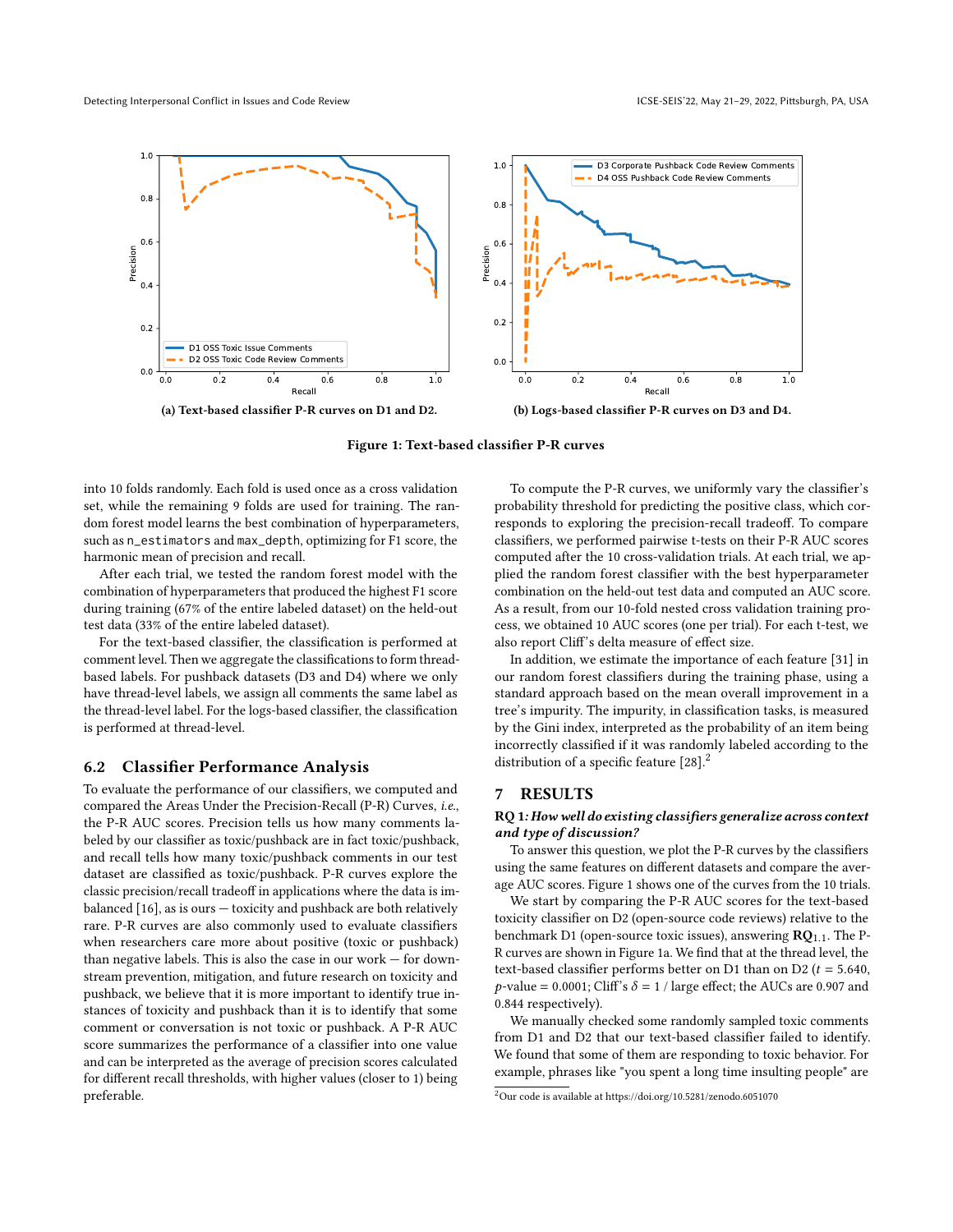<span id="page-7-0"></span>

Figure 2: P-R curves on pushback classification

responses to someone else's insult and are clearly a signal of the presence of toxicity. Some other ones contain covert toxicity, such as sarcasm, entitlement, or the use of "?!" or emojis. Covert toxicity is difficult for language models to detect in general [\[36\]](#page-11-41). These comments also have a low predicted toxicity score by our classifier; some even use the word "please" as in "Please consider that this thread [...] is so problematic. [...] get this PR closed ASAP."

The impurity-based feature importance analysis (Figure [4a](#page-14-1) in Appendix) provides some explanations on what features are important in both datasets. The x-axis is the importance score of the features. The sum of importance scores of all features is 1. The two most important features during the training phase are from the Perspective API. They are followed by three politeness features: second person pronouns, the presence of negative words, (e.g., "begging for complete code review" and "many bugs documented and unresolved"), and the use of first person pronouns. The use of second person pronouns echoes our findings of the word frequency analysis, where we see the use of "you" overrepresented in toxic text.

Reflecting on differences between the issue conversations and code review conversations that could cause the performance degradation when detecting toxicity in the latter case, we speculate two reasons based on exploring the two labeled datasets. One is that many code-specific comments are much shorter than discussion comments, yielding less linguistic information. The other possibility is that the code review conversations in our dataset more often include code chunks and removing inline codes may reduce information for the text-based classifier.

Next we compare the P-R AUC scores for the logs-based classifier on D3 (pushback in corporate code review) and D4 (pushback in open-source code review), answering  $RQ_{1,2}$ . The P-R curves are shown in Figure [1b.](#page-6-1) Our results show that the logs-based classifier has a lower performance when transferred to the open-source context, despite being retrained ( $t = 40.008$ ,  $p$ -value <  $2.2e - 16$ ; Cliff's  $\delta$  = 1; the average AUC scores are 0.693 and 0.445 for D3 and D4).

We speculate that there are two main reasons for the lower performance. First, limited by the information publicly available on GitHub, we could only compute measures for two of the three logsbased features used originally inside Google. Therefore, we have less information. Indeed, in D3, reviewing time, the feature missing in D4, ranks as the most important (Figure [5](#page-14-2) in Appendix). Second, our measure of shepherding time computed for open-source code reviews is only an approximation, using wall-clock time rather than the amount of time spent actively working on code in review. Therefore, the logs-based features we computed for open-source data are not as accurate as those on corporate data.

Summary: Both the text-based classifier and the logs-based classifier have performance degradation when generalizing to other contexts.

#### $RQ_2$ : How well do existing classifiers generalize for both toxicity and pushback?

To answer this research question, we compare the performance of the classification approach originally designed for one construct (toxicity or pushback) to the classification approach originally designed for the other construct.

We start by evaluating the performance of the text-based classifier on datasets D3 and D4, compared to the performance of the logs-based classifier as a benchmark, answering  $\mathbb{R}Q_{2,1}$ . Figure [2](#page-7-0) shows one of the P-R curves from the 10 trails.

On D3 Pushback in Corporate Code Review, the text-based classifier outperforms the logs-based classifier on average  $(t = 9.766,$  $p$ -value = 1.304e – 08; Cliff's  $\delta$  = 1 / large effect; the mean AUC scores are 0.757 and 0.693 for the text-based and logs-based classifiers respectively); note, this logs-based classifier is the one using all three measures of pushback, available inside the company Google. This suggests that pushback as a construct shares many linguistic similarities with toxicity. In addition, the better performance of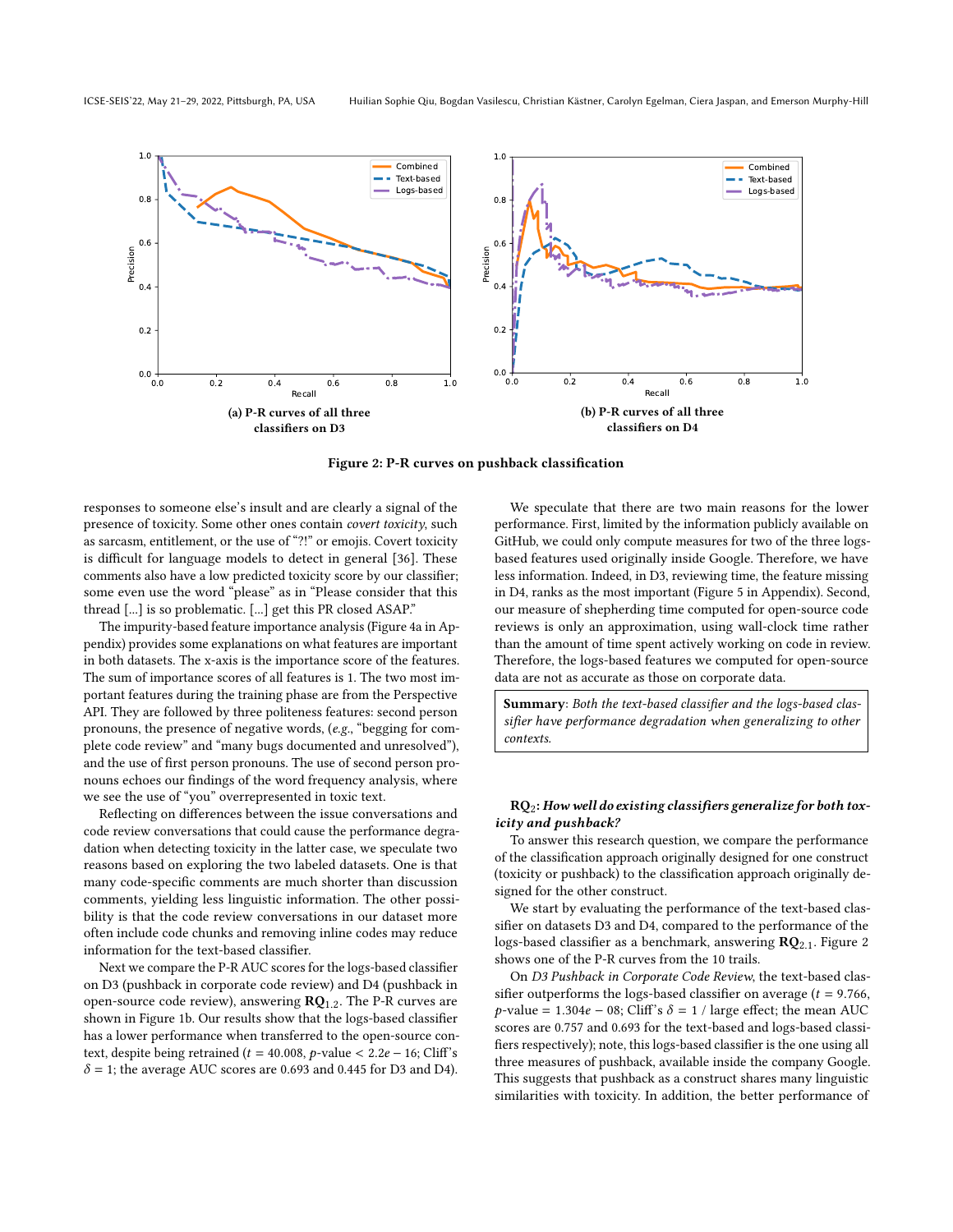<span id="page-8-0"></span>

Figure 3: P-R curves on toxicity classification

the text-based classifier suggests that, in a corporate setting, interpersonal conflicts can be more subtle than delay of reviews or excessive comments.

For D4 Pushback in Open-Source Code Review, comparing the P-R AUC scores shows that, unlike previously on D3, the text-based classifier and the logs-based have a similar performance ( $t = 0.246$ ,  $p$ -value = 0.810; the average P-R AUC scores are 0.447 for the textbased classifier and 0.445 for the logs-based one); note, the logsbased classifier in this case contains only the measures available publicly on the GitHub platform.

One possible explanation is that in contrast to the previous corporate dataset, there are relatively fewer examples of open-source pushback code reviews in our sample that could be traced back to reasons with linguistic markers. Therefore, there is less for the textbased classifier to discern. To test this hypothesis, we compiled a subset of D4, D4-1, containing as positive examples all the reported pushback open-source code review threads that are linked to linguistic markers (Figure [7](#page-14-0) in Appendix), such as "harsh comments" (39 out of 63 self-reported pull requests), and as negative examples the remaining self-reported pushback open-source code review threads with only likely non-linguistic markers, such as "excessive review delays." Comparing the performance of the logs-based and text-based classifiers on D4-1 does not support our hypothesis: the text-based classifier underperforms the logs-based one  $(t = -5.072, p-value = 0.0002; Cliff's \delta = -0.86 / large effect; the$ average AUCs are 0.566 and 0.679 respectively). The reason could be that pushback threads labeled with linguistic-related reasons are often labeled with non-linguistic ones too, e.g., "requesting a change without justification."

Another possible explanation is that since pushback classification is done at the thread level, within a thread the actual comments indicative of pushback are too rare for the whole text of the threads to be significantly different on average between the pushback and non-pushback classes. To test this, we created dataset D4-2, in which we assigned pushback labels at the comment level. Specifically, we used the responses to our survey asking participants to copy-paste the text fragments indicating pushback, in addition to offering pushback pull requests as a whole, to identify which comments in the thread contained those exact fragments. We then labeled those comments as pushback and all other comments in the same threads as non-pushback. Then we performed the classification and thread-level aggregation as usual. Comparing the performance of thread-level text- vs logs-based classification on D4-2, we observe that the text-based classifier now outperforms the logs-based one  $(t = 2.591, p-value = 0.026; Cliff's \delta = 0.54 / large effect; the average$ AUCs are 0.534 and 0.471 respectively), supporting our hypothesis.

The feature importance analysis (Figure [4b](#page-14-1) in Appendix) for the text-based classifier on both pushback datasets D3 and D4 present some insights into what linguistic features are associated with pushback comments. On both datasets, the toxicity score and identity attack score from the Perspective API have the highest importance. They are followed by several politeness strategies. The third most important feature in D3 is the presence of positive lexicons whereas in D3 is the number of hedge words, such as "likely", "maybe", "seems". Having second person pronouns is also an important feature to classifying D3 Pushback in Corporate Code Review but less so to D4 Pushback in Open-Source Code Review.

Summary: When detecting pushback, the text-based classifier performs better than the logs-based classifier for corporate code review comments, but they have similar performance for opensource code review comments.

Next we compare the performance of the logs-based classifier against the performance of the text-based classifier on detecting toxicity, answering  $RQ_{2.2}$ . We plotted the P-R curves for the textbased and the logs-based classifiers on D1 and D2, shown in Figure [3.](#page-8-0) We find that the text-based classifier performs better than the logsbased one on both D1 ( $t = 45.515$ ,  $p$ -value < 2.2 $e - 16$ ; Cliff's  $\delta = 1$ ; P-R AUC scores are 0.907 and 0.516 respectively) and  $D2(t = 13.591,$  $p$ -value = 2.22e – 10; Cliff's  $\delta$  = 1; P-R AUC scores are 0.844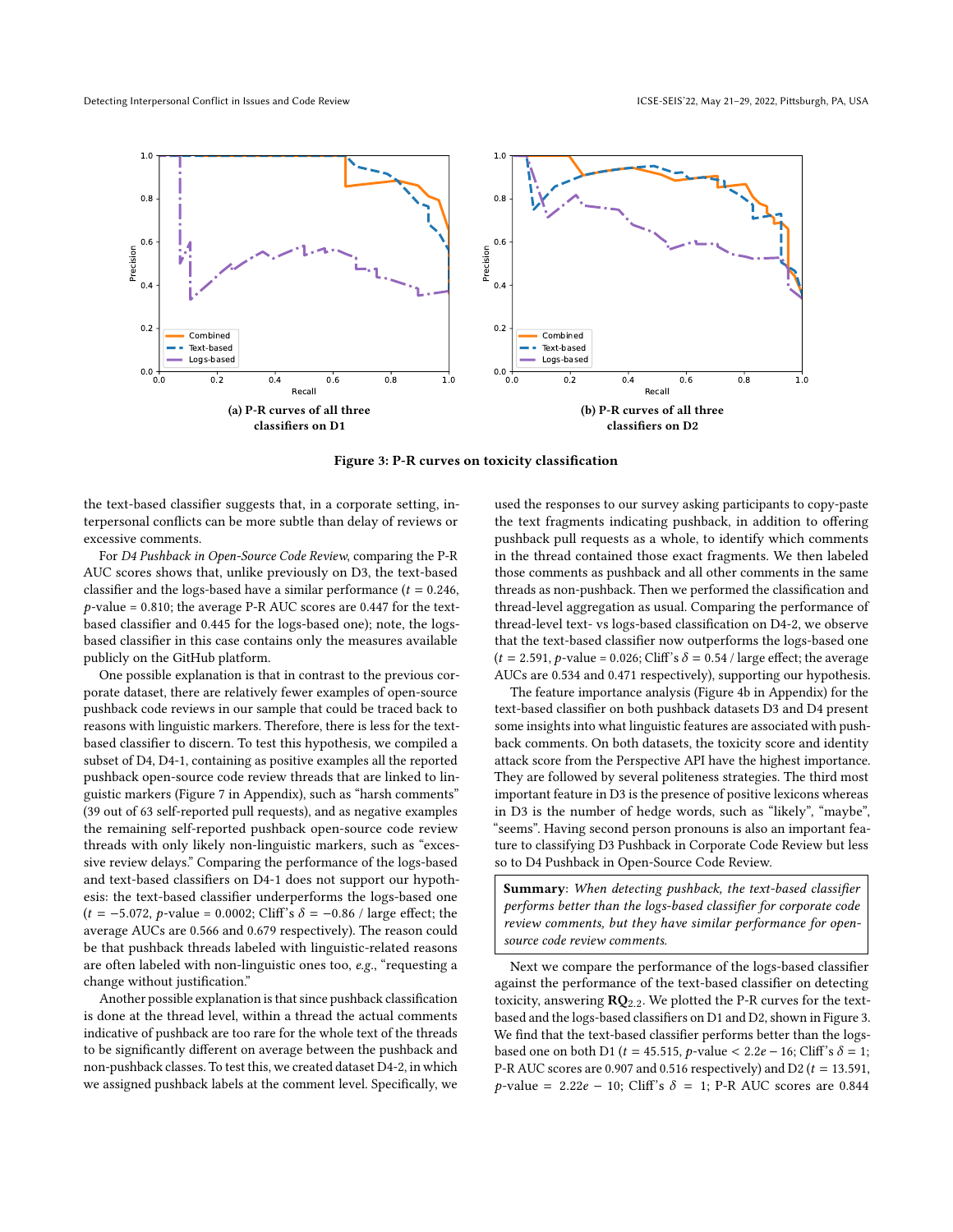and 0.665, respectively). The good performance of the text-based classifier implies that toxicity is more of a linguistic phenomenon. Meta-data, such as the logs-based features we computed, could not capture enough information to distinguish toxic language.

Summary: The logs-based classifier does not perform as well as the text-based one when detecting toxic open-source issues and code review comments.

### RQ3: To what degree can combining existing approaches improve detection of toxicity and pushback?

We start by comparing P-R AUC scores of the text-based and the logs-based classifiers against that of the combined classifier when detecting toxicity, on both D1 and D2, which answers  $\mathbf{RQ}_{3.1}$ . The P-R curves are shown in Figure [3.](#page-8-0) Overall, we find that the combined classifier has better performance than the logs-based classifiers but is similar to the text-based classifier. On D1, the combined classifier outperforms the logs-based one (a t-test between the logs-based classifier and the combined classifier:  $t = -51.975$ ,  $p$ -value < 2.2e – 16; Cliff's  $\delta$  = –1; the AUC scores are 0.516 and 0.895 respectively) but is indistinguishable from the text-based classifier (a t-test between the text-based classifier and the combined classifier:  $t = 0.376$ , p-value = 0.712, the text-based classifier's AUC is 0.907).

Similarly, on D2, the combined classifier outperforms the logsbased classifier (a t-test between the logs-based classifier and the combined classifier:  $t = -24.226$ ,  $p$ -value = 9.001 $e - 12$ ; Cliff's  $\delta$  : -1; AUCs are 0.665 and 0.871 respectively). However, the combined classifier outperforms the text-based classifier (a t-test between the text-based classifier and the combined classifier:  $t = -2.3884$ ,  $p$ -value = 0.0363; Cliff's  $\delta$  : -0.58 / large effect; the AUC of the text-based classifier is 0.844).

The feature importance analysis (Figure [6a](#page-14-3) in Appendix) shows that text-based features are more important in detecting toxicity than logs-based features. This suggests that, again, toxicity is more about the language than the logs-based metrics. The toxicity score and identity attack by the Perspective API have the highest importance. They are followed by the two logs-based features, which are followed by several politeness strategies. The use of second-person pronouns is also among the top 5 most important features, which echoes our findings in the word frequency analysis.

Summary: For toxicity, the combined classifier has a similar performance to the text-based one on toxic issue comments but a better performance on toxic code review comments. The combined classifier performs better than the logs-based one in detecting toxicity.

Finally, we compare the AUC scores between the text-based and the combined classifier and between the logs-based and the combined classifier when detecting pushback (D3 and D4), which answers RQ3.2. The P-R curves are shown in Figure [2.](#page-7-0)

On D3 Corporate Pushback Code Review Comments, the combined classifier performs better than the logs-based (a t-test between the logs-based and the combined classifier:  $t = -12.511$ , p-value  $= 2.108e - 08$ ; Cliff's  $\delta = -1$  / large effect; AUC are 0.693 and 0.755) but about the same as the text-based one (a t-test between the textbased and the combined classifier:  $t = 0.363$ , p-value = 0.723; the text-based classifier's AUC is 0.757).

On the contrary, on D4 Open-Source Pushback Code Review Comments, the performance of the logs-based classifier is similar to the the combined classifier ( $t = -2.1171$ ,  $p$ -value = 0.052; the average AUC scores are 0.445 and 0.455 respectively). Similarly, the combined classifier's performance is indistinguishable from that of the text-based classifier (a t-test between the text-based and the combined classifier:  $t = -0.929$ ,  $p$ -value = 0.373, the text-based classifier's AUC is 0.447).

From the feature importance analysis on the combined classifier on our two pushback datasets D3 and D4 (Figure [6b](#page-14-3) in Appendix) shows that the logs-based features have higher importance than the text-based ones. Among the text-based ones, toxicity score and identity attack have the highest importance, followed by several politeness strategies.

Summary: For classifying pushback in code reviews, the combined classifier performs better than the logs-based classifier but about equivalently to the text-based classifier in a corporate setting; and performs about equivalently to the text-based classifier and the logs-based classifier in an open-source setting.

#### 8 DISCUSSION

Classifiers' cross-domain application. For  $RQ_1$ , we found that prior classifiers' performance [\[18,](#page-11-12) [50\]](#page-12-1) degrades when applied to new datasets. For open-source code review comments, one reason may be that, compared to issues, discussions in PRs are generally more technical, and hence, less personal. One reason the logs-based classifier performed relatively poorly in open-source code review may be that we were not able to accurately reproduce one of the corporate pushback features, active shepherding time.

Relationship between toxicity and pushback. By answering RQ2, how well can the classifiers generalize across domains and datasets, we can conclude some relationship exists between the two concepts. Pushback is initially centered around delays in code review, which is associated with lower productivity [\[18\]](#page-11-12), whereas toxicity is centered more around the negative interactions among contributors during code review [\[50\]](#page-12-1). However, Egelman et al. [\[18\]](#page-11-12) reported that, in addition to lengthy reviews, pushback is also characterized by interpersonal conflict. This is supported by our finding that the text-based classifier has a better performance than the logs-based one on pushback detection in a corporate setting, suggesting that pushback in a corporate setting is more subtle than lengthy discussions or delayed reviews. Similarly, in opensource, toxic language is also a significant part of pushback. Among the pushback code review comments users reported, more than half of them have reasons related to communication (Figure [7](#page-14-0) in Appendix). However, we found that the logs-based features did not improve toxicity detection. This suggests that toxicity is mostly about language, and meta-data cannot capture the nuance.

Corporate vs. open-source settings. When answering  $RQ_2$ , we were also able to compare the two contexts, corporate and open source. We found that the text-based classifier works better than the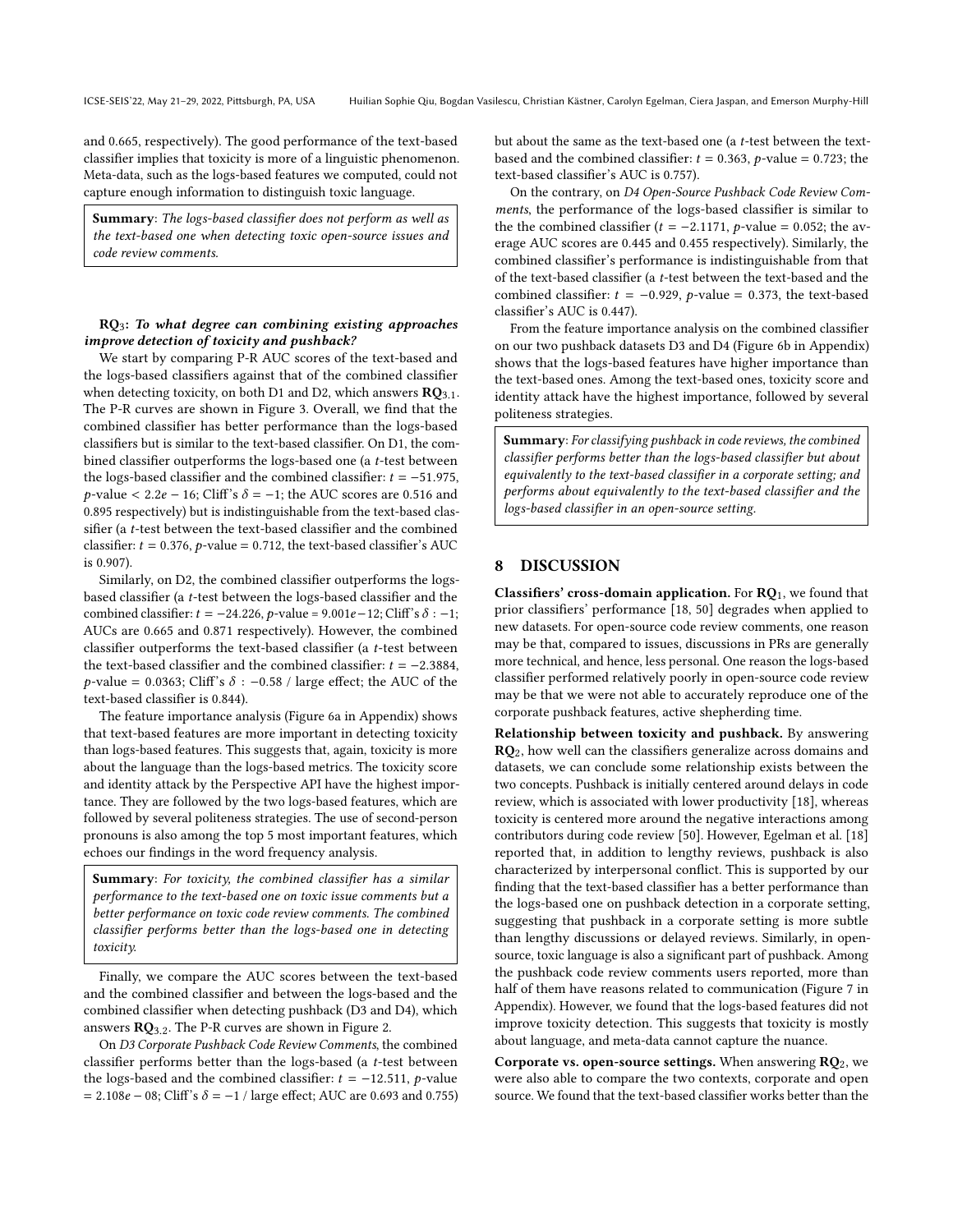logs-based one when classifying corporate pushback. However, it was surprising that the logs-based classifier and the text-based one have similar performance when classifying open-source pushback. This differs from the impression we had from the survey responses. From the survey responses, we observed many complaints about maintainers delaying the review process. When looking at some of the PRs, we saw that many of the maintainers mentioned having a holiday or being busy with day jobs as reasons for the delay. One comment from the open-source pushback survey reflected that "It's not PR and not about code review, but it's about open source world."

Moreover, both the text-based and the logs-based classifiers have better performance on corporate pushback code review comments than on open-source ones. This suggests some differences between the two datasets. Perhaps these differences arise from uniformity in Google's code review practices [\[52\]](#page-12-17) compared to the multitude of practices used on GitHub [\[23\]](#page-11-35).

This also raises the issue of transferring our results to other settings. When answering  $RO<sub>1</sub>$ , we found that using the same set of features on data from a different context resulted in lower performance. However, the multiple levels of comparisons we conducted in this study can act as a guideline while developing a system for toxicity and pushback detection in other contexts.

Prediction vs. classification. In this paper, we performed classification on conversations after they had concluded, largely because logs-based features are not applicable to individual comments. As a result, our current models cannot yet be applied to all scenarios where automated detection of toxicity or pushback are of interest, e.g., comment-level classification for just-in-time intervention. Instead, we target primarily scenarios where thread-level classification is needed, e.g., to reflect on when discussions have gone awry (of interest to practitioners) or to detect and study when, how, and why toxicity and pushback occur (of interest to researchers).

Future work can explore how to use text-based features to do realtime detection and offer editing suggestions. Cheriyan et al. [\[10\]](#page-11-20) proposed a Conflict Reduction System that can rephrase offensive sentences. However, their datasets are heavily focused on swearing and profanity. Our findings can greatly enrich the set of text features that can be used to detect and prevent potential toxic comments.

Text analytics improvements. Our text classifier combined three different NLP techniques, but other NLP techniques on larger datasets is a future research direction. Some paths that can be explored include using text embedding [\[17\]](#page-11-42) or conversational structure [\[64\]](#page-12-15). One could also use Snorkel [\[51\]](#page-12-19), a weak supervision model, to help augment our labeled dataset.

Prior studies have shown that general NLP models may not be directly applicable to software engineering corpora [\[27,](#page-11-43) [29\]](#page-11-32). For example, "error" and "test" are mostly neutral in the software engineering context but have negative connotations in general English. Han et al. [\[26\]](#page-11-44) report that Perspective API can misclassify toxic inputs due to a domain mismatch or novel lexicon of toxicity. Therefore, some fine-tuning is needed on top of the Perspective API to attain better performance. Raman et al. [\[50\]](#page-12-1) suggested finetuning a classifier using a domain-specific lexicon. However, this is a difficult task that needs careful design and evaluation. Thresholds and datasets are all variables that can be explored. Moreover, when evaluating the effectiveness of the domain-specific lexicon tuning, how do we decide what words should be in the list and what should not? These questions are worth exploring in the future.

# 9 THREATS TO VALIDITY

Internal validity. The data we used for training and testing our classifiers is small in two respects. The first is from a machine learning perspective, where more data often yields more reliable conclusions. The second is from an ecosystem perspective; the data we studied represents a small subset of all the discussions going on within GitHub and Google, likely limiting the generalizablity of our results.

Another limitation is that our data, both existing and newly collected, rely on human raters to judge interpersonal conflict. While Egelman and colleagues' showed some degree of reliability across different raters, nonetheless perceptions of interpersonal conflict invariably differ from person to person. Such differences threaten the true accuracy of our ground truth data.

External validity. A major threat to generalizability is the context in which we collected our data. For corporate code reviews, we used data from Google; classifying code reviews in other companies would likely yield different results. Likewise, our other datasets are from GitHub; data obtained from other platforms may also yield different results.

Construct validity. The lack of comment-level labels in pushback datasets D3 and D4 likely confused the classifiers using text-based features. Because all comments within a pushback conversation share the same label, some neutral or positive comments are also labeled as pushback. Since our text-based classifier works on the comment level, it can get confused when seeing comments associated with polite strategies (e.g., indirect start) and impolite strategies (direct questions) that are both labeled as pushback.

In our analysis, we bridged concepts and contexts in prior work [\[18,](#page-11-12) [50\]](#page-12-1), between open and closed source; and issues and code reviews. However, we did not exhaustively explore this space. For instance, we did not collect data for toxic corporate code reviews or issues. Given the results that the text-based classifier works well on Google's pull requests, using it to detect or understand toxic comments may be worthwhile future work.

# 10 CONCLUSION

In this paper, we cross-pollinated with two techniques designed to detect interpersonal conflict. In applying these text- and logs-based techniques to broader contexts than those for which they were originally designed, we uncovered several novel insights. For instance, we found that prior work that detected code review pushback using logs data [\[18\]](#page-11-12) can be improved substantially by analyzing the text contained in those code reviews. While the opposite was not true – logs data did not improve issue toxicity detection – we nonetheless found that logs can be a useful feature in toxicity classifiers. Building on these techniques, we envision a future where tools can help software developers learn from or avoid interpersonal conflict, enabling projects to be more inclusive of a wider variety of contributors.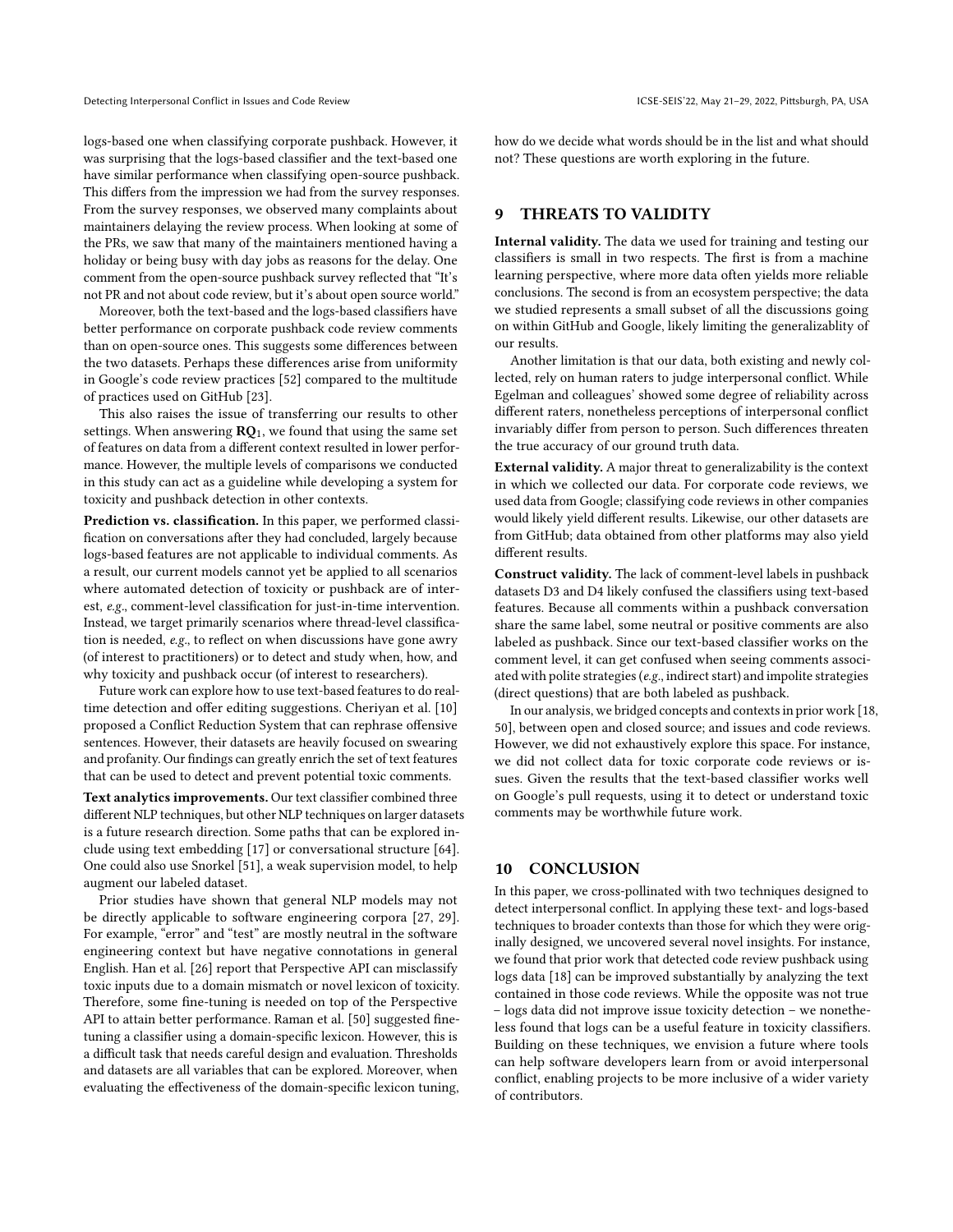### ACKNOWLEDGEMENTS

This work supported in part by a Google Award for Inclusion Research. Thanks to Danny Berlin, Adam Brown, Mark Canning, and the Engineering Productivity Research team for their help during this research. Also thanks to Nithum Thain, Lucas Dixon, and Jeffrey Sorensen for their help and feedback on this study.

### REFERENCES

- <span id="page-11-33"></span>[1] Toufique Ahmed, Amiangshu Bosu, Anindya Iqbal, and Shahram Rahimi. 2017. SentiCR: A customized sentiment analysis tool for code review interactions. In International Conference on Automated Software Engineering (ASE). IEEE, 106–111.
- <span id="page-11-13"></span>[2] Adam Alami, Marisa Leavitt Cohn, and Andrzej Wąsowski. 2019. Why does code review work for open source software communities?. In 2019 IEEE/ACM 41st International Conference on Software Engineering (ICSE). IEEE, 1073–1083.
- <span id="page-11-0"></span>[3] Lora Aroyo, Lucas Dixon, Nithum Thain, Olivia Redfield, and Rachel Rosen. 2019. Crowdsourcing subjective tasks: the case study of understanding toxicity in online discussions. In Companion proceedings of the 2019 world wide web conference. 1100–1105.
- <span id="page-11-4"></span>[4] Nicole A Beres, Julian Frommel, Elizabeth Reid, Regan L Mandryk, and Madison Klarkowski. 2021. Don't You Know That You're Toxic: Normalization of Toxicity in Online Gaming. In Proceedings of the 2021 CHI Conference on Human Factors in Computing Systems. 1–15.
- <span id="page-11-37"></span>Leo Breiman. 2001. Random forests. Machine learning 45, 1 (2001), 5-32.
- <span id="page-11-25"></span>[6] Penelope Brown and Stephen C Levinson. 1987. Politeness: Some universals in language usage. Vol. 4. Cambridge university press.
- <span id="page-11-31"></span>[7] Fabio Calefato, Filippo Lanubile, Federico Maiorano, and Nicole Novielli. 2018. Sentiment polarity detection for software development. Empirical Software Engineering 23, 3 (2018), 1352–1382.
- <span id="page-11-28"></span>[8] Jonathan P. Chang, Caleb Chiam, Liye Fu, Andrew Wang, Justine Zhang, and Cristian Danescu-Niculescu-Mizil. 2020. ConvoKit: A Toolkit for the Analysis of Conversations. In Proceedings of Special Interest Group on Discourse and Dialogue.
- <span id="page-11-17"></span>[9] Jithin Cheriyan, Bastin Tony Roy Savarimuthu, and Stephen Cranefield. 2017. Norm violation in online communities–A study of Stack Overflow comments. In Coordination, Organizations, Institutions, Norms, and Ethics for Governance of Multi-Agent Systems XIII. Springer, 20–34.
- <span id="page-11-20"></span>[10] Jithin Cheriyan, Bastin Tony Roy Savarimuthu, and Stephen Cranefield. 2021. Towards offensive language detection and reduction in four Software Engineering communities. In Evaluation and Assessment in Software Engineering. 254–259.
- <span id="page-11-16"></span>[11] Moataz Chouchen, Ali Ouni, Raula Gaikovina Kula, Dong Wang, Patanamon Thongtanunam, Mohamed Wiem Mkaouer, and Kenichi Matsumoto. 2021. Antipatterns in modern code review: Symptoms and prevalence. In 2021 IEEE International Conference on Software Analysis, Evolution and Reengineering (SANER). IEEE, 531–535.
- <span id="page-11-14"></span>[12] Sophie Cohen. 2021. Contextualizing toxicity in open source: a qualitative study. In Proceedings of the 29th ACM Joint Meeting on European Software Engineering Conference and Symposium on the Foundations of Software Engineering. 1669– 1671.
- <span id="page-11-5"></span>[13] Mia Consalvo. 2012. Confronting toxic gamer culture: A challenge for feminist game studies scholars. (2012).
- <span id="page-11-21"></span>[14] Maral Dadvar, Dolf Trieschnigg, Roeland Ordelman, and Franciska de Jong. 2013. Improving cyberbullying detection with user context. In European Conference on Information Retrieval. Springer, 693–696.
- <span id="page-11-22"></span>[15] Cristian Danescu-Niculescu-Mizil, Moritz Sudhof, Dan Jurafsky, Jure Leskovec, and Christopher Potts. 2013. A computational approach to politeness with application to social factors. *arXiv preprint arXiv:1306.6078* (2013).<br>[16] Jesse Davis and Mark Goadrich. 2006. The relationship between Precision-Recall
- <span id="page-11-40"></span>and ROC curves. In Proceedings of the 23rd international conference on Machine learning. 233–240.
- <span id="page-11-42"></span>[17] Jacob Devlin, Ming-Wei Chang, Kenton Lee, and Kristina Toutanova. 2018. Bert: Pre-training of deep bidirectional transformers for language understanding. arXiv preprint arXiv:1810.04805 (2018).
- <span id="page-11-12"></span>[18] Carolyn D Egelman, Emerson Murphy-Hill, Elizabeth Kammer, Margaret Morrow Hodges, Collin Green, Ciera Jaspan, and James Lin. 2020. Predicting developers' negative feelings about code review. In 2020 IEEE/ACM 42nd International Conference on Software Engineering (ICSE). IEEE, 174–185.
- <span id="page-11-10"></span>[19] Ikram El Asri, Noureddine Kerzazi, Gias Uddin, Foutse Khomh, and MA Janati Idrissi. 2019. An empirical study of sentiments in code reviews. Information and Software Technology 114 (2019), 37–54.
- <span id="page-11-6"></span>[20] Isabella Ferreira, Kate Stewart, Daniel German, and Bram Adams. 2019. A longitudinal study on the maintainers' sentiment of a large scale open source ecosystem. In 2019 IEEE/ACM 4th International Workshop on Emotion Awareness in Software Engineering (SEmotion). IEEE, 17–22.
- <span id="page-11-9"></span>[21] Daviti Gachechiladze, Filippo Lanubile, Nicole Novielli, and Alexander Serebrenik. 2017. Anger and its direction in collaborative software development. In 2017 IEEE/ACM 39th International Conference on Software Engineering: New Ideas and

Emerging Technologies Results Track (ICSE-NIER). IEEE, 11–14.

- <span id="page-11-7"></span>[22] R Stuart Geiger. 2017. Summary analysis of the 2017 github open source survey. arXiv preprint arXiv:1706.02777 (2017).
- <span id="page-11-35"></span>[23] Georgios Gousios, Martin Pinzger, and Arie van Deursen. 2014. An exploratory study of the pull-based software development model. In Proceedings of the 36th International Conference on Software Engineering. 345–355.
- <span id="page-11-36"></span>[24] Georgios Gousios and Diomidis Spinellis. 2012. GHTorrent: GitHub's data from a firehose. In 2012 9th IEEE Working Conference on Mining Software Repositories (MSR). IEEE, 12–21.
- <span id="page-11-30"></span>[25] Emitza Guzman, David Azócar, and Yang Li. 2014. Sentiment analysis of commit comments in GitHub: an empirical study. In Proceedings of the 11th working conference on mining software repositories. 352–355.
- <span id="page-11-44"></span>[26] Xiaochuang Han and Yulia Tsvetkov. 2020. Fortifying toxic speech detectors against veiled toxicity. arXiv preprint arXiv:2010.03154 (2020).
- <span id="page-11-43"></span>[27] Matthew J Howard, Samir Gupta, Lori Pollock, and K Vijay-Shanker. 2013. Automatically mining software-based, semantically-similar words from commentcode mappings. In 2013 10th working conference on mining software repositories (MSR). IEEE, 377–386.
- <span id="page-11-38"></span>[28] Hemant Ishwaran. 2007. Variable importance in binary regression trees and forests. Electronic Journal of Statistics 1 (2007), 519–537.
- <span id="page-11-32"></span>[29] Robbert Jongeling, Proshanta Sarkar, Subhajit Datta, and Alexander Serebrenik. 2017. On negative results when using sentiment analysis tools for software engineering research. Empirical Software Engineering 22, 5 (2017), 2543–2584.
- <span id="page-11-18"></span>[30] David Jurgens, Eshwar Chandrasekharan, and Libby Hemphill. 2020. A just and comprehensive strategy for using NlP to address online abuse. In 57th Annual Meeting of the Association for Computational Linguistics, ACL 2019. Association for Computational Linguistics (ACL), 3658–3666.
- <span id="page-11-39"></span>[31] S Jalil Kazemitabar, Arash A Amini, Adam Bloniarz, and Ameet Talwalkar. 2017. Variable importance using decision trees. In Proceedings of the 31st International Conference on Neural Information Processing Systems. 425–434.
- <span id="page-11-19"></span>[32] Svetlana Kiritchenko, Isar Nejadgholi, and Kathleen C Fraser. 2021. Confronting abusive language online: A survey from the ethical and human rights perspective. Journal of Artificial Intelligence Research 71 (2021), 431–478.
- <span id="page-11-26"></span>[33] Robin Lakoff. 1973. The logic of politeness: Or, minding your p's and q's. In Proceedings from the Annual Meeting of the Chicago Linguistic Society, Vol. 9. Chicago Linguistic Society, 292–305.
- <span id="page-11-27"></span>[34] Robin Lakoff. 1977. What you can do with words: Politeness, pragmatics and performatives. In Proceedings of the Texas conference on performatives, presuppositions and implicatures. ERIC, 79–106.
- <span id="page-11-2"></span>[35] Nolan Lawson. 2017. What it feels like to be an open-source maintainer. Read the Tea Leaves. https://nolanlawson. com/2017/03/05/what-it-feels-like-to-be-an-opensource-maintainer (2017).
- <span id="page-11-41"></span>[36] Alyssa Lees, Daniel Borkan, Ian Kivlichan, Jorge Nario, and Tesh Goyal. 2021. Capturing Covertly Toxic Speech via Crowdsourcing. In Proceedings of the First Workshop on Bridging Human–Computer Interaction and Natural Language Processing. 14–20.
- <span id="page-11-3"></span>[37] Jan Lehnardt. 2017. Sustainable Open Source: The Maintainers Perspective or: How I Learned to Stop Caring and Love Open Source. [https://writing.jan.io/2017/03/06/sustainable-open-source-the-maintainers](https://writing.jan.io/2017/03/06/sustainable-open-source-the-maintainers-perspective-or-how-i-learned-to-stop-caring-and-love-open-source.html)[perspective-or-how-i-learned-to-stop-caring-and-love-open-source.html.](https://writing.jan.io/2017/03/06/sustainable-open-source-the-maintainers-perspective-or-how-i-learned-to-stop-caring-and-love-open-source.html) [Online; accessed 19-July-2021].
- <span id="page-11-15"></span>[38] Courtney Miller, Sophie Cohen, Daniel Klug, Bogdan Vasilescu, and Christian Kästner. 2022. "Did You Miss My Comment or What?" Understanding Toxicity in Open Source Discussions. In International Conference on Software Engineering (ICSE). ACM.
- <span id="page-11-24"></span>[39] Burt L Monroe, Michael P Colaresi, and Kevin M Quinn. 2008. Fightin'words: Lexical feature selection and evaluation for identifying the content of political conflict. Political Analysis 16, 4 (2008), 372–403.
- <span id="page-11-8"></span>[40] Dawn Nafus. 2012. 'Patches don't have gender': What is not open in open source software. New Media & Society 14, 4 (2012), 669–683.
- <span id="page-11-34"></span>[41] Nicole Novielli, Fabio Calefato, and Filippo Lanubile. 2018. A Gold Standard for Emotions Annotation in Stack Overflow. In Proc. of 15th Int'l Conf. on Mining Software Repositories (Gothenburg, Sweden) (MSR 2018). 14–17. [https://doi.org/](https://doi.org/10.1145/3196398.3196453) [10.1145/3196398.3196453](https://doi.org/10.1145/3196398.3196453)
- <span id="page-11-1"></span>[42] Adewale Obadimu, Esther Mead, Muhammad Nihal Hussain, and Nitin Agarwal. 2019. Identifying toxicity within youtube video comment. In International Conference on Social Computing, Behavioral-Cultural Modeling and Prediction and Behavior Representation in Modeling and Simulation. Springer, 214–223.
- <span id="page-11-11"></span>[43] Marco Ortu, Bram Adams, Giuseppe Destefanis, Parastou Tourani, Michele Marchesi, and Roberto Tonelli. 2015. Are bullies more productive? Empirical study of affectiveness vs. issue fixing time. In 2015 IEEE/ACM 12th Working Conference on Mining Software Repositories. IEEE, 303–313.
- <span id="page-11-29"></span>[44] Bo Pang and Lillian Lee. 2009. Opinion mining and sentiment analysis. Comput. Linguist 35, 2 (2009), 311–312.
- <span id="page-11-23"></span>[45] Gregory Park, H Andrew Schwartz, Johannes C Eichstaedt, Margaret L Kern, Michal Kosinski, David J Stillwell, Lyle H Ungar, and Martin EP Seligman. 2015. Automatic personality assessment through social media language. Journal of personality and social psychology 108, 6 (2015), 934.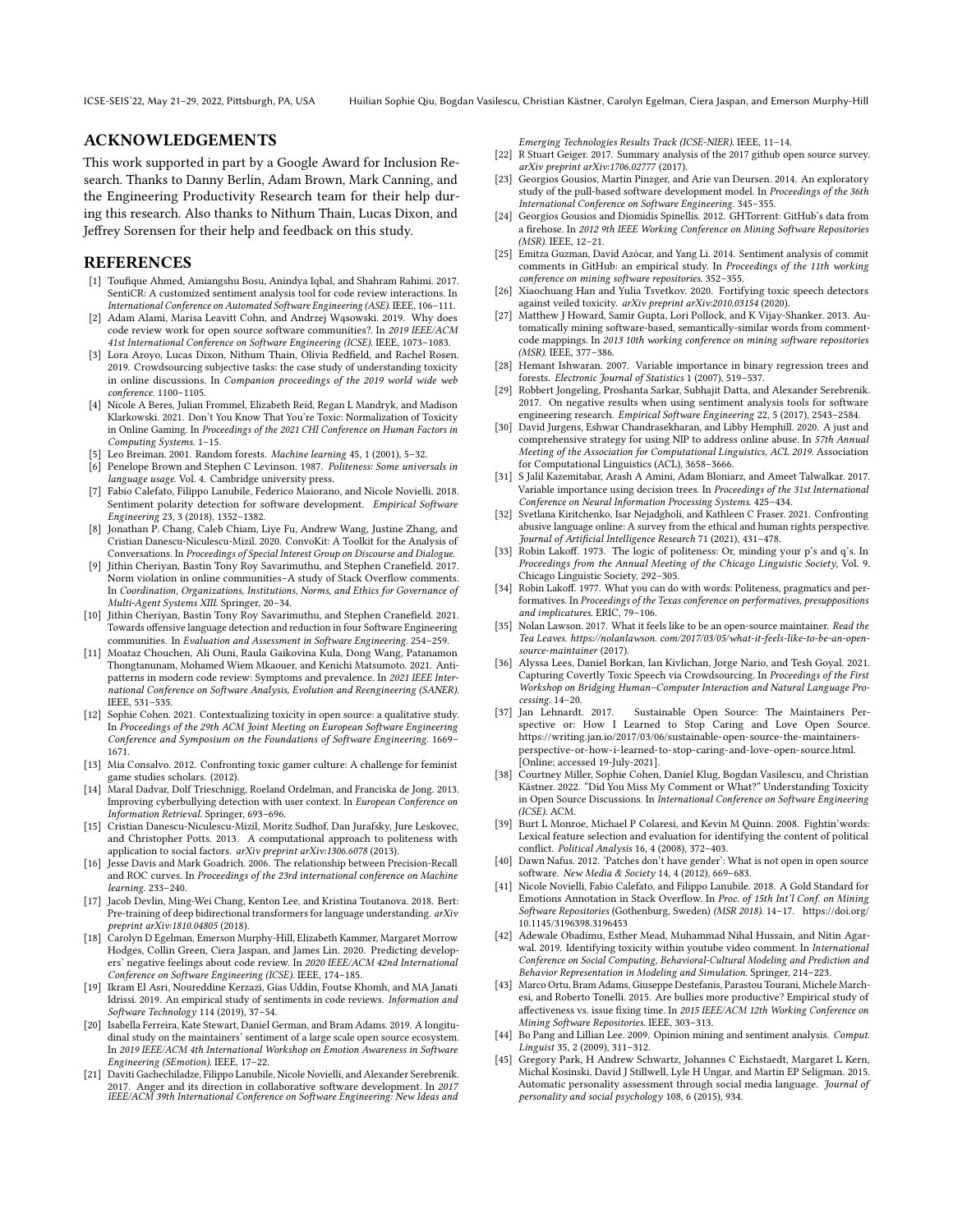Detecting Interpersonal Conflict in Issues and Code Review **ICSE-SEIS'22, May 21-29, 2022, Pittsburgh, PA, USA** 

- <span id="page-12-10"></span>[46] Rajshakhar Paul, Amiangshu Bosu, and Kazi Zakia Sultana. 2019. Expressions of sentiments during code reviews: Male vs. female. In 2019 IEEE 26th International Conference on Software Analysis, Evolution and Reengineering (SANER). IEEE, 26–37.
- <span id="page-12-0"></span>[47] John Pavlopoulos, Jeffrey Sorensen, Lucas Dixon, Nithum Thain, and Ion Androutsopoulos. 2020. Toxicity Detection: Does Context Really Matter? arXiv preprint arXiv:2006.00998 (2020).
- <span id="page-12-5"></span>[48] Huilian Sophie Qiu, Yucen Lily Li, Susmita Padala, Anita Sarma, and Bogdan Vasilescu. 2019. The signals that potential contributors look for when choosing open-source projects. Proceedings of the ACM on Human-Computer Interaction 3, CSCW (2019), 1–29.
- <span id="page-12-18"></span>[49] Md Mustafizur Rahman, Dinesh Balakrishnan, Dhiraj Murthy, Mucahid Kutlu, and Matthew Lease. 2021. An Information Retrieval Approach to Building Datasets for Hate Speech Detection. arXiv preprint arXiv:2106.09775 (2021).
- <span id="page-12-1"></span>[50] Naveen Raman, Minxuan Cao, Yulia Tsvetkov, Christian Kästner, and Bogdan Vasilescu. 2020. Stress and Burnout in Open Source: Toward Finding, Understanding, and Mitigating Unhealthy Interactions. In International Conference on Software Engineering, New Ideas and Emerging Results (ICSE). ACM, 57–60.
- <span id="page-12-19"></span>[51] Alexander Ratner, Stephen H Bach, Henry Ehrenberg, Jason Fries, Sen Wu, and Christopher Ré. 2017. Snorkel: Rapid training data creation with weak supervision. In Proceedings of the VLDB Endowment. International Conference on Very Large Data Bases, Vol. 11. NIH Public Access, 269.
- <span id="page-12-17"></span>[52] Caitlin Sadowski, Emma Söderberg, Luke Church, Michal Sipko, and Alberto Bacchelli. 2018. Modern code review: a case study at google. In Proceedings of the 40th International Conference on Software Engineering: Software Engineering in Practice. 181–190.
- <span id="page-12-11"></span>[53] Jaydeb Sarker, Asif Kamal Turzo, and Amiangshu Bosu. 2020. A Benchmark Study of the Contemporary Toxicity Detectors on Software Engineering Interactions. In 2020 27th Asia-Pacific Software Engineering Conference (APSEC). IEEE, 218–227.
- <span id="page-12-13"></span>[54] Anna Schmidt and Michael Wiegand. 2017. A survey on hate speech detection using natural language processing. In  $Proceedings$  of the fifth international workshop on natural language processing for social media. 1–10.
- <span id="page-12-3"></span>[55] Daniel Schneider, Scott Spurlock, and Megan Squire. 2016. Differentiating Communication Styles of Leaders on the Linux Kernel Mailing List. In Proceedings of the 12th International Symposium on Open Collaboration. 1–10.
- <span id="page-12-7"></span>[56] Vandana Singh and William Brandon. 2019. Open source software community inclusion initiatives to support women participation. In IFIP International Conference on Open Source Systems. Springer, 68–79.
- <span id="page-12-14"></span>[57] Sara Owsley Sood, Elizabeth F Churchill, and Judd Antin. 2012. Automatic identification of personal insults on social news sites. Journal of the American Society for Information Science and Technology 63, 2 (2012), 270–285.
- <span id="page-12-4"></span>[58] Megan Squire and Rebecca Gazda. 2015. FLOSS as a Source for Profanity and Insults: Collecting the Data. In 2015 48th Hawaii International Conference on System Sciences. IEEE, 5290–5298.
- <span id="page-12-6"></span>[59] Igor Steinmacher, Tayana Conte, Marco Aurélio Gerosa, and David Redmiles. 2015. Social barriers faced by newcomers placing their first contribution in open source software projects. In Proceedings of the 18th ACM conference on Computer supported cooperative work & social computing. 1379–1392.
- <span id="page-12-8"></span>[60] Parastou Tourani, Bram Adams, and Alexander Serebrenik. 2017. Code of conduct in open source projects. In 2017 IEEE 24th international conference on software analysis, evolution and reengineering (SANER). IEEE, 24–33.
- <span id="page-12-9"></span>[61] Bogdan Vasilescu, Daryl Posnett, Baishakhi Ray, Mark GJ van den Brand, Alexander Serebrenik, Premkumar Devanbu, and Vladimir Filkov. 2015. Gender and tenure diversity in GitHub teams. In Proceedings of the 33rd annual ACM conference on human factors in computing systems. 3789–3798.
- <span id="page-12-2"></span>[62] Sebastian Wachs, Michelle F Wright, and Alexander T Vazsonyi. 2019. Understanding the overlap between cyberbullying and cyberhate perpetration: Moderating effects of toxic online disinhibition. Criminal Behaviour and Mental Health 29, 3 (2019), 179–188.
- <span id="page-12-12"></span>[63] Ellery Wulczyn, Nithum Thain, and Lucas Dixon. 2017. Ex machina: Personal attacks seen at scale. In Proceedings of the 26th international conference on world wide web. 1391–1399.
- <span id="page-12-15"></span>[64] Justine Zhang, Jonathan P Chang, Cristian Danescu-Niculescu-Mizil, Lucas Dixon, Yiqing Hua, Nithum Thain, and Dario Taraborelli. 2018. Conversations gone awry: Detecting early signs of conversational failure. arXiv preprint arXiv:1805.05345 (2018).
- <span id="page-12-16"></span>[65] Ting Zhang, Bowen Xu, Ferdian Thung, Stefanus Agus Haryono, David Lo, and Lingxiao Jiang. 2020. Sentiment analysis for software engineering: How far can pre-trained transformer models go?. In 2020 IEEE International Conference on Software Maintenance and Evolution (ICSME). IEEE, 70–80.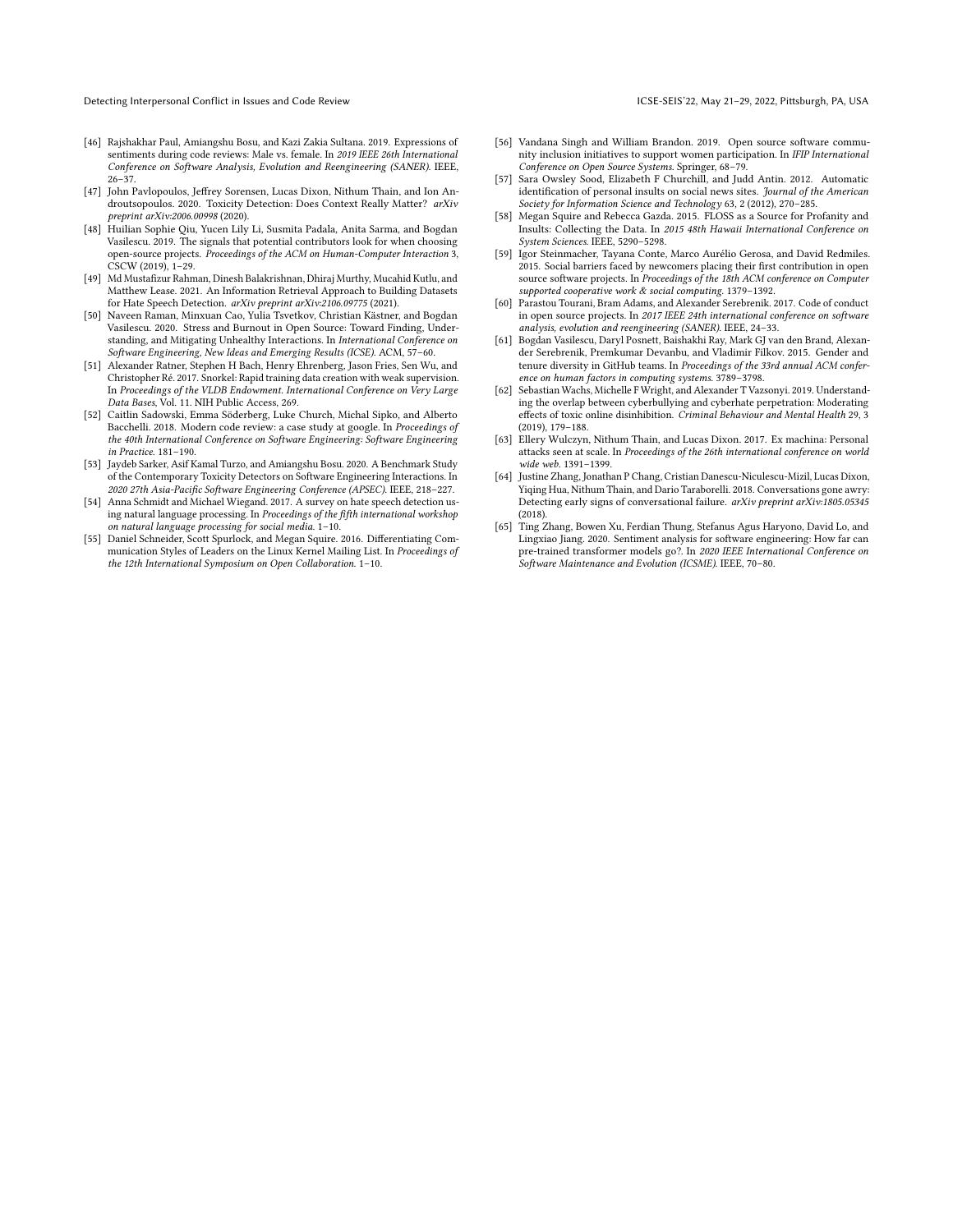# 11 APPENDIX

<span id="page-13-0"></span>Table 3: Over and underrepresented words in D1 Toxicity in Open-Source Issues Comments. N-grams with second-person pronouns are in bold. N-grams with software engineering terms are underlined.

unigram z-score bigram z-score ngram z-score you 30.77 this is 12.756 this is not 6.013 it 23.724 in the 11.822 you want to 5.217 that 22.437 you are 11.651 you need to 4.869 of 22.051 it is 10.608 there is no 4.303 and 21.318 you have 9.389 if you want 4.272 is 18.917 to be 9.371 you have to 4.036 this 18.524 that you 9.145 to do with 4.036 your 18.121 if you 8.727 if you want to 3.971 have 16.647 to do 7.535 part of the 3.94 Toxic what 15.62 have to 7.514 the problem is 3.799 via -3.526 team and -2.825 unit -3.82 plenty of -2.838 team -3.871 of experi--2.954 ence assigned -3.979 with our -2.972 returns -4.32 and provide -2.972 function -4.452 to remove -3.037 item -5.104 with an -3.042 ticket -5.121 issue was -3.263 duplicate-5.528 assigned to -3.44 Non-toxic click -5.62 looking for -3.573

<span id="page-13-1"></span>

| Table 4: Over and underrepresented words in D3 Pushback    |
|------------------------------------------------------------|
| in Corporate Code Review. N-grams with second-person pro-  |
| nouns and gratitude are in bold. N-grams with software en- |
| gineering terms are underlined.                            |

|                       | label unigram   |          | z-score bigram | z-score  | ngram          | z-score  |
|-----------------------|-----------------|----------|----------------|----------|----------------|----------|
|                       | <tech1></tech1> | 5.352    | you want       | 3.04     | you want to    | 2.792    |
|                       | tests           | 4.452    | want to        | 2.849    | on nov at pm   | 2.637    |
|                       | <tech2></tech2> | 3.683    | of these       | 2.849    | nov at pm      | 2.577    |
|                       | our             | 3.599    | of our         | 2.626    |                |          |
|                       | Push build      | 3.564    | is to          | 2.575    |                |          |
|                       | back libraries  | 3.362    | if we          | 2.525    |                |          |
|                       | break           | 3.245    | depend on      | 2.464    |                |          |
|                       | thing           | 3.197    | we use         | 2.464    |                |          |
|                       | see             | 3.177    | the cl         | 2.441    |                |          |
|                       | rollback        | 3.152    | this case      | 2.311    |                |          |
|                       | submit          | $-5.338$ | to represent   | $-3.831$ | make sure the  | $-2.566$ |
|                       | groups          | $-5.485$ | to me          | $-3.834$ | to do the      | $-2.64$  |
| Non-<br>push-<br>back | feature         | $-5.514$ | how about      | $-3.882$ | not sure if    | $-2.69$  |
|                       | <tech3></tech3> | $-5.64$  | to submit      | $-3.96$  | seems to be    | $-2.805$ |
|                       | map             | $-5.664$ | this function  | $-4.106$ | in this cl     | $-2.813$ |
|                       | rate            | $-6.042$ | the new        | $-4.286$ | which is not   | $-2.919$ |
|                       | thanks          | $-6.303$ | could you      | $-4.363$ | do you have    | $-3.189$ |
|                       | section         | $-6.336$ | for the        | $-4.432$ | how do we      | $-3.604$ |
|                       | the             | $-6.492$ | change the     | $-4.439$ | to change the  | $-4.009$ |
|                       | for             | $-6.9$   | thanks for     | $-5.291$ | thanks for the | $-4.891$ |

<span id="page-13-2"></span>Table 5: Over and underrepresented words inD4 Pushback in Open-Source Code Review. N-grams with second-person pronouns, gratitude, and "code of conduct" are in bold. N-grams with software engineering terms are underlined.

|                       | label unigram     |              | z-score bigram       | z-score ngram |                    | z-score  |
|-----------------------|-------------------|--------------|----------------------|---------------|--------------------|----------|
|                       | runtime           | 17.511 is of |                      | 6.622         | the code of        | 3.957    |
|                       | suggestion        | 9.676        | the project          | 6.452         | the new format     | 3.721    |
|                       | argument          | 9.32         | code of              | 6.171         | for the new        | 3.457    |
|                       | us                | 8.762        | of type              | 6.006         | the commit message | 3.185    |
|                       | Push people       | 8.35         | the linter           | 4.638         | to the project     | 3.096    |
|                       | back timer        | 8.218        | read the             | 4.583         | as long as         | 3.003    |
|                       | non               | 7.254        | it is                | 4.313         | the number of      | 3.003    |
|                       | high              | 7.068        | social media         | 4.186         | to read the        | 2.957    |
|                       | requirements 6.29 |              | the old              | 4.13          | just wanted to     | 2.874    |
|                       | de                | 6.276        | commit message 4.026 |               | we dont want       | 2.874    |
|                       | access            | $-5.923$     | the following        | $-3.402$      |                    |          |
|                       | struct            | $-5.992$     | an error             | $-3.412$      |                    |          |
|                       | config            | $-6.197$     | it seems             | $-3.536$      | is going to        | $-2.311$ |
|                       | tests             | $-6.282$     | the same             | $-3.715$      | it would be        | $-2.5$   |
| Non-<br>push-<br>back | server            | $-6.351$     | thank you            | $-3.786$      | all of the         | $-2.5$   |
|                       | line              | $-6.431$     | the server           | $-4.021$      | this should be     | $-2.802$ |
|                       | field             | $-6.632$     | did not              | $-4.047$      | it seems that      | $-2.872$ |
|                       | build             | $-7.262$     | the tests            | $-4.12$       | thank you for      | $-2.972$ |
|                       | info              | $-7.309$     | file line            | $-4.287$      | let me know        | $-3.111$ |
|                       | error             | $-7.319$     | line in              | $-5.301$      | file line in       | $-4.287$ |